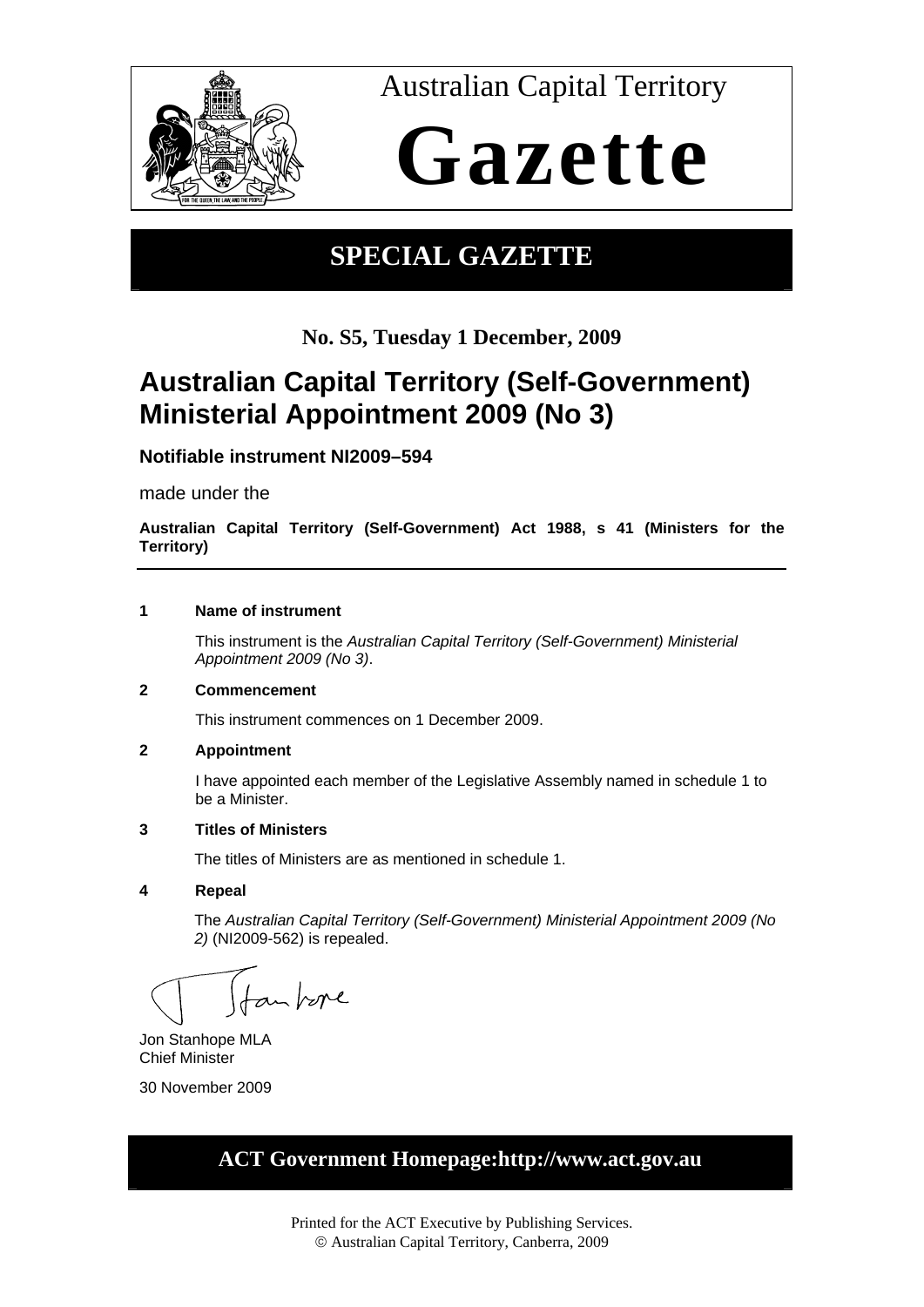### **Schedule 1 Ministers and Ministerial titles**

| <b>Name of Minister</b> | <b>Ministerial title</b>                                             |  |
|-------------------------|----------------------------------------------------------------------|--|
| <b>Jon Stanhope</b>     | <b>Chief Minister</b>                                                |  |
|                         | <b>Minister for Transport</b>                                        |  |
|                         | Minister for Territory and Municipal Services                        |  |
|                         | Minister for Business and Economic Development                       |  |
|                         | Minister for Land and Property Services                              |  |
|                         | Minister for Aboriginal and Torres Strait<br><b>Islander Affairs</b> |  |
|                         | Minister for the Arts and Heritage                                   |  |
| <b>Katy Gallagher</b>   | Deputy Chief Minister                                                |  |
|                         | Treasurer                                                            |  |
|                         | Minister for Health                                                  |  |
|                         | <b>Minister for Industrial Relations</b>                             |  |
| Simon Corbell           | <b>Attorney-General</b>                                              |  |
|                         | Minister for the Environment, Climate Change<br>and Water            |  |
|                         | Minister for Energy                                                  |  |
|                         | Minister for Police and Emergency Services                           |  |
| <b>Andrew Barr</b>      | Minister for Education and Training                                  |  |
|                         | Minister for Planning                                                |  |
|                         | Minister for Tourism, Sport and Recreation                           |  |
|                         | Minister for Gaming and Racing                                       |  |
| <b>Joy Burch</b>        | Minister for Disability, Housing and<br><b>Community Services</b>    |  |
|                         | Minister for Children and Young People                               |  |
|                         | Minister for Ageing                                                  |  |
|                         | <b>Minister for Multicultural Affairs</b>                            |  |
|                         | Minister for Women                                                   |  |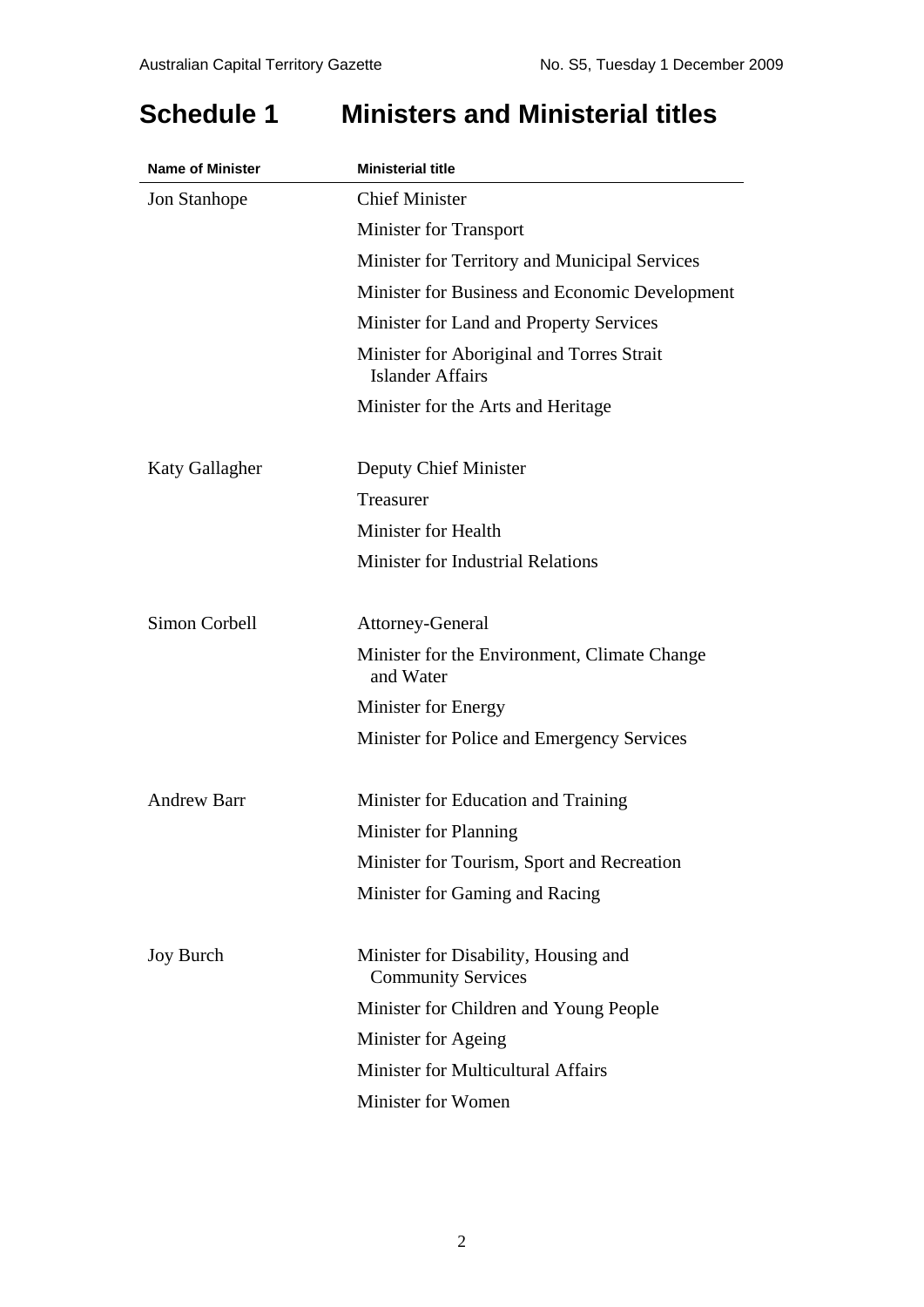

# **Administrative Arrangements 2009 (No 3)**

**Notifiable instrument NI2009-593** 

I make the following administrative arrangements under the *Australian Capital Territory (Self-Government) Act 1988* (Cwlth) and the *Public Sector Management Act 1994*.

Dated 30 November 2009.

Totan bore

JON STANHOPE Chief Minister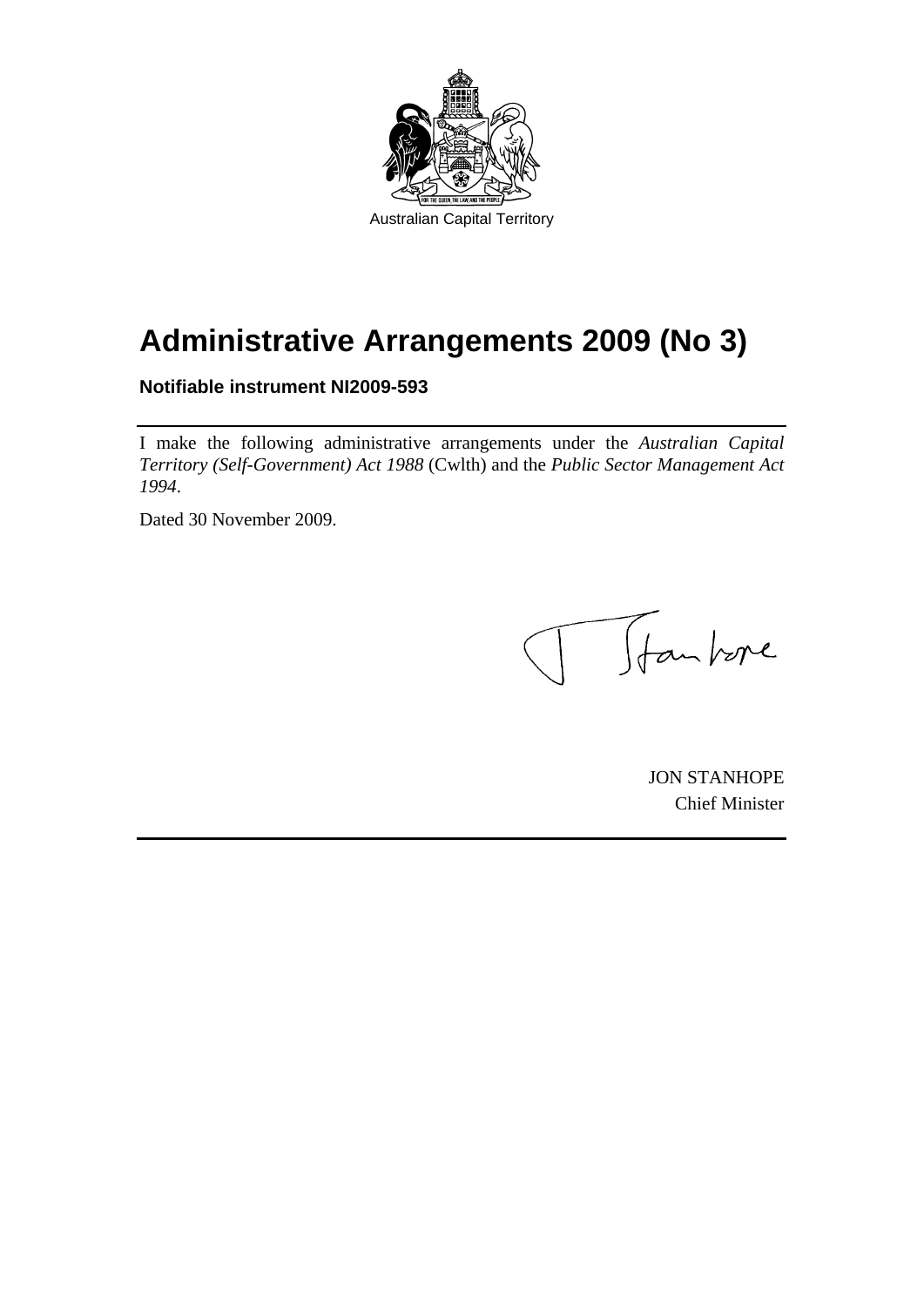

Australian Capital Territory

## **Administrative Arrangements 2009 (No 3)**

**Notifiable instrument NI2009-593** 

made under the

**Australian Capital Territory (Self-Government) Act 1988 (Cwlth) and the Public Sector Management Act 1994** 

### **Contents**

|   |                                                          | Page |
|---|----------------------------------------------------------|------|
| 1 | Name of arrangements                                     |      |
| 2 | Commencement                                             |      |
| 3 | Definitions                                              |      |
| 4 | Ministers-matters allocated                              |      |
| 5 | Ministers-authority to act for one another               | 2    |
| 6 | Administrative units-constitution and control            | 2    |
|   | Administrative units—Ministers responsible and functions | 2    |
| 8 | Repeal                                                   | 3    |
|   |                                                          |      |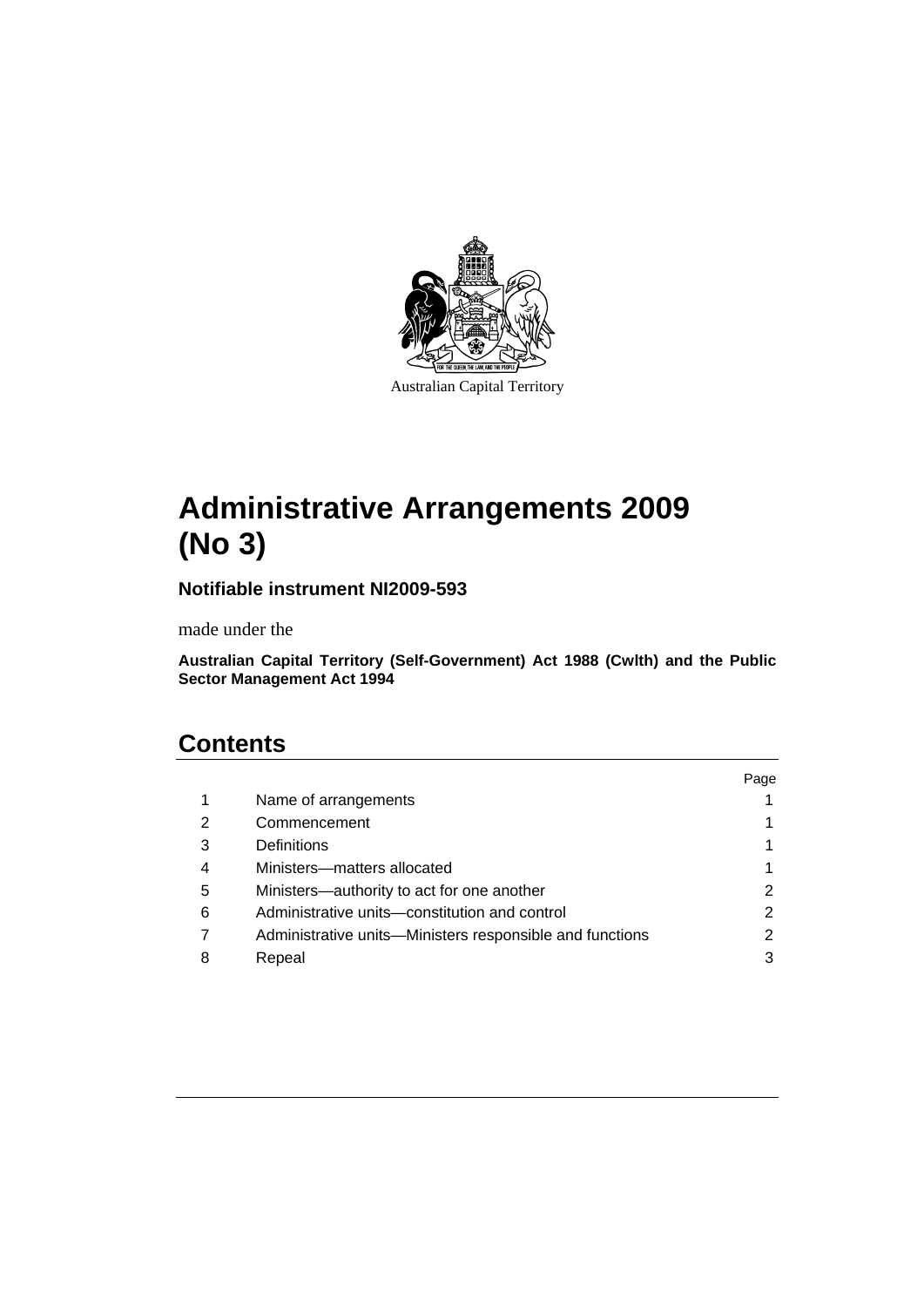#### **Contents**

|                   |                                                                           | Page            |
|-------------------|---------------------------------------------------------------------------|-----------------|
| <b>Schedule 1</b> | Ministers, administrative units and functions                             | 4               |
| <b>Schedule 2</b> | <b>Enactments</b>                                                         | 12 <sup>2</sup> |
| <b>Part 2.1</b>   | <b>Chief Minister's Department</b>                                        | 12 <sup>2</sup> |
| <b>Part 2.2</b>   | <b>Department of Land and Property Services</b>                           | 14              |
| <b>Part 2.3</b>   | Department of the Environment, Climate Change,<br><b>Energy and Water</b> | 15              |
| <b>Part 2.4</b>   | <b>Department of Treasury</b>                                             | 16              |
| <b>Part 2.5</b>   | Department of Justice and Community Safety                                | 18              |
| <b>Part 2.6</b>   | <b>Department of Education and Training</b>                               | 24              |
| <b>Part 2.7</b>   | Department of Disability, Housing and Community<br><b>Services</b>        | 25              |
| <b>Part 2.8</b>   | <b>ACT Health</b>                                                         | 26              |
| <b>Part 2.9</b>   | <b>Department of Territory and Municipal Services</b>                     | 27              |
| <b>Part 2.10</b>  | <b>ACT Planning and Land Authority</b>                                    | 29              |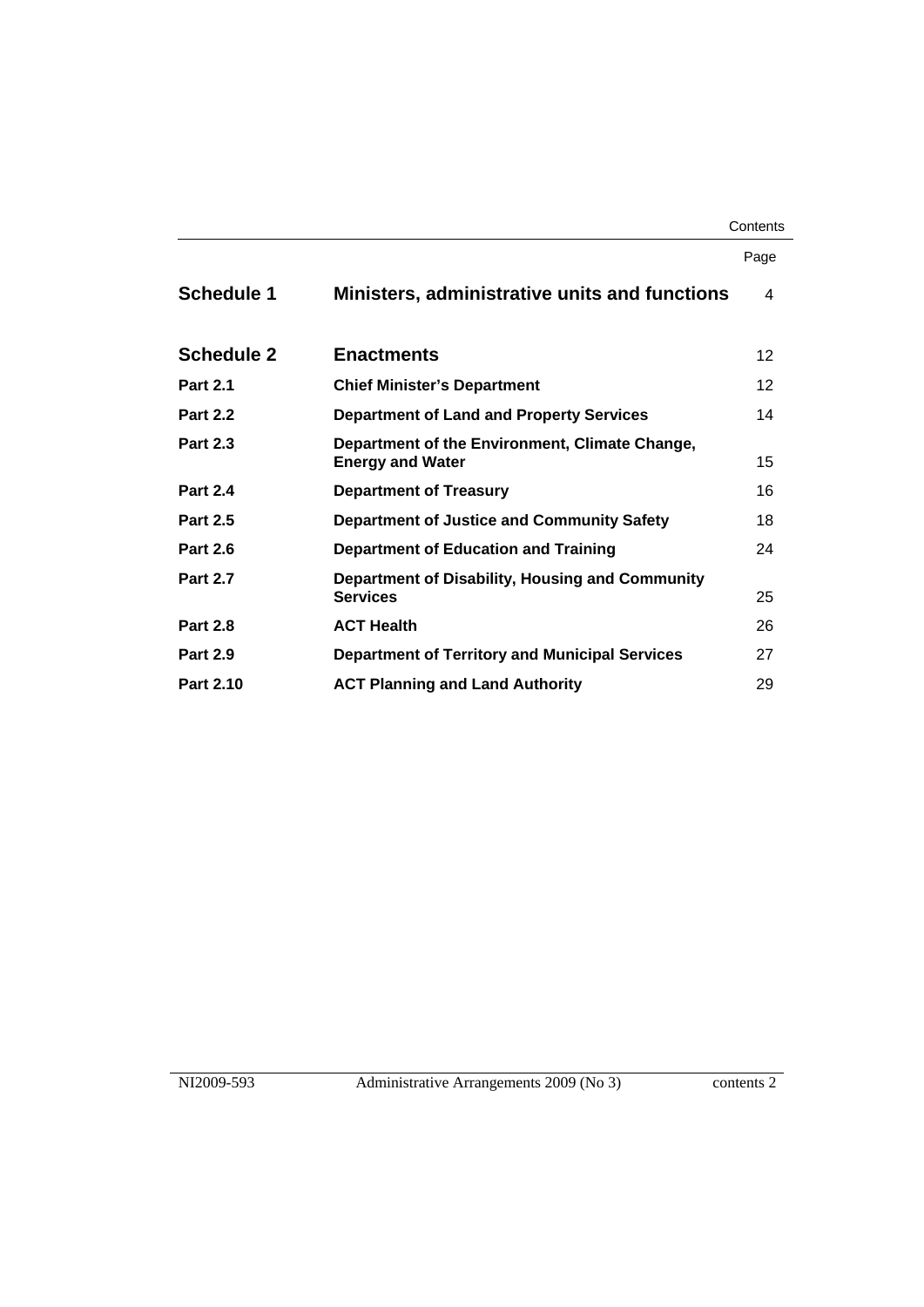#### **1 Name of arrangements**

These arrangements are the *Administrative Arrangements 2009 (No 3)*.

#### **2 Commencement**

These arrangements commence on 1 December 2009.

#### **3 Definitions**

In these arrangements:

*Public Sector Management Act* means the *Public Sector Management Act 1994*.

*Self-Government Act* means the *Australian Capital Territory (Self-Government) Act 1988* (Cwlth).

#### **4 Ministers—matters allocated**

For the Self-Government Act, section 43 (1), a Minister mentioned in schedule 1, column 1 is allocated responsibility for the following matters relating to the powers of the Executive:

- (a) governing the Territory in relation to the matters mentioned in schedule 1, column 2 opposite the reference to the Minister;
- (b) executing and maintaining the Territory enactments mentioned in schedule 2 under the reference to the Minister;
- (c) exercising the powers of the Executive under the Commonwealth laws mentioned in schedule 2 under the reference to the Minister;
- (d) exercising prerogatives of the Crown for the matters mentioned in paragraphs (a), (b) and (c).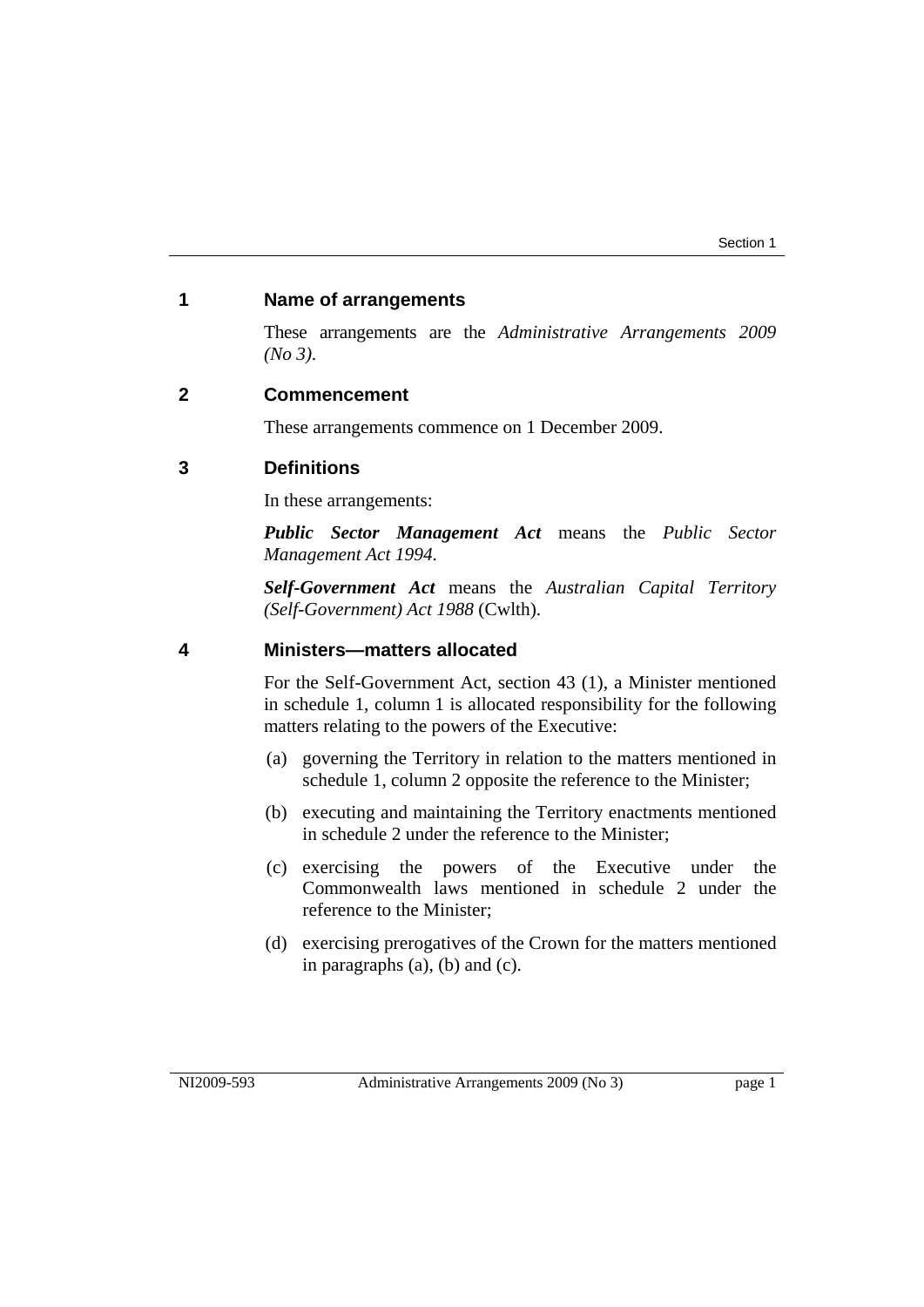### **5 Ministers—authority to act for one another**

- (1) For the Self-Government Act, section 43 (2), any Minister is authorised to act on the Chief Minister's behalf or on behalf of another Minister.
- (2) Subsection (1) is subject to the Legislation Act, section 41 (Making of certain statutory instruments by Executive).

#### **6 Administrative units—constitution and control**

For the Public Sector Management Act, section 13—

- (a) the administrative units mentioned in schedule 1, column 3 are established or continued in existence; and
- (b) a chief executive mentioned in schedule 1, column 4 is placed in control of the administrative unit or units mentioned in column 3 opposite the reference to the chief executive.

#### **7 Administrative units—Ministers responsible and functions**

For the Public Sector Management Act, section 14—

- (a) a Minister mentioned in schedule 1, column 1 is allocated responsibility for the administrative unit or units mentioned in column 3 opposite the reference to the Minister; and
- (b) an administrative unit mentioned in schedule 1, column 3 is allocated responsibility for—
	- (i) the matters mentioned in column 2 opposite the reference to the unit; and
	- (ii) the prerogatives of the Crown for the matters mentioned in subparagraph (i); and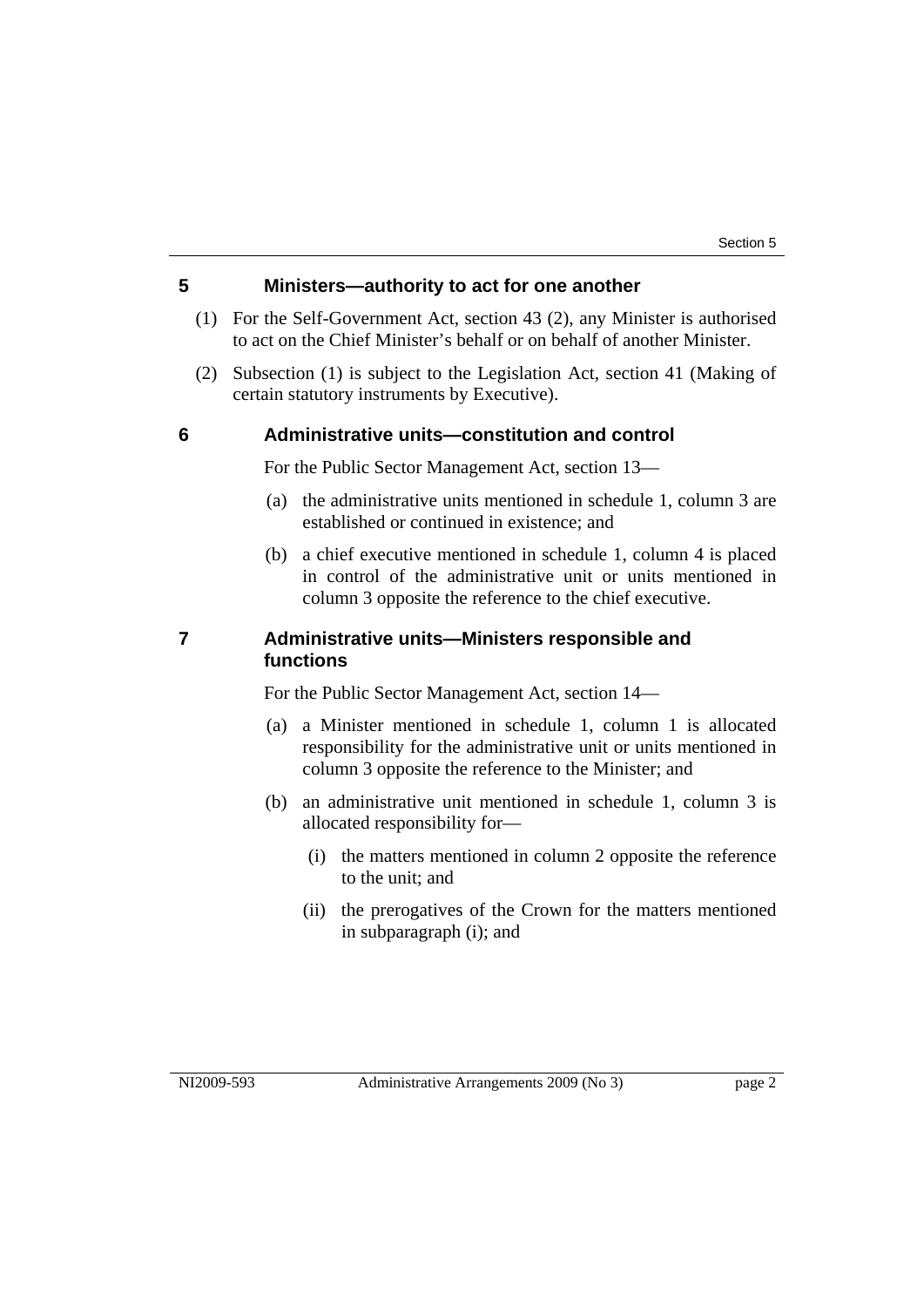- (c) an administrative unit mentioned in schedule 2 is allocated responsibility for—
	- (ii) the Territory enactments mentioned in schedule 2 under the reference to the unit; and
	- (iii) powers of the Executive under Commonwealth laws mentioned in schedule 2 under the reference to the unit.

#### **8 Repeal**

The *Administrative Arrangements 2009 (No 2)* (NI2009-561) are repealed.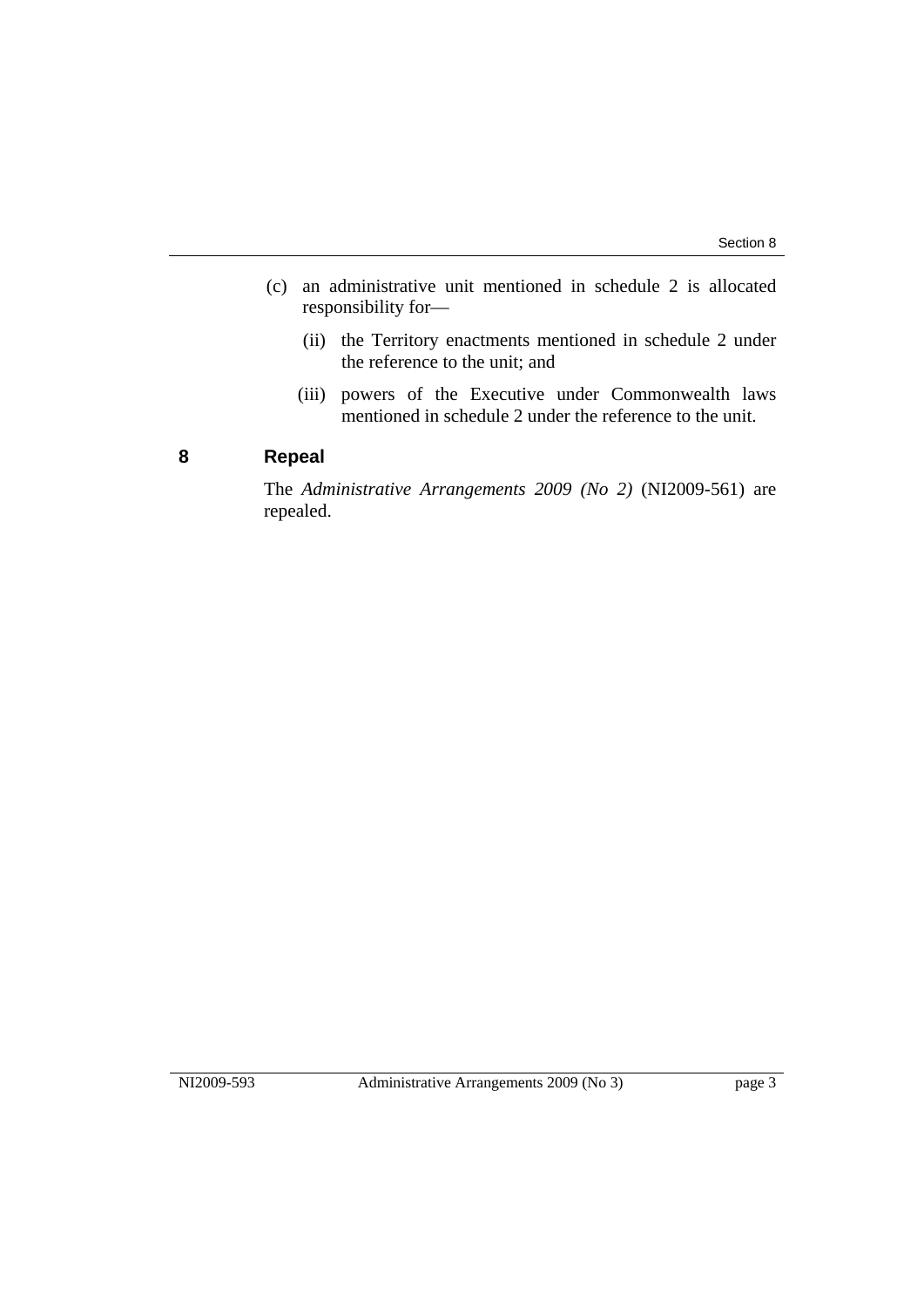### **Schedule 1 Ministers, administrative units and functions**

(see s 4-7)

| column 1                        | column <sub>2</sub>                                                                                                                                                                                                                                                                                                                                                                                                                                                                                                                       | column 3                       | column 4                                           |
|---------------------------------|-------------------------------------------------------------------------------------------------------------------------------------------------------------------------------------------------------------------------------------------------------------------------------------------------------------------------------------------------------------------------------------------------------------------------------------------------------------------------------------------------------------------------------------------|--------------------------------|----------------------------------------------------|
| <b>Minister</b>                 | matters                                                                                                                                                                                                                                                                                                                                                                                                                                                                                                                                   | administrative<br>units        | chief executives                                   |
| <b>Chief</b><br><b>Minister</b> | Government policies, priorities and<br>projects<br>Intergovernmental relations<br><b>Council of Australian Governments</b><br>Coordination of government<br>administration<br>Support to Cabinet and its<br>Committees<br>Government accountability<br>frameworks and access to<br>government information<br>Regional policy<br>Sustainability policy coordination<br>Infrastructure strategy<br>Public sector management<br>Community engagement<br>Government communications and<br>events coordination<br>Audit services to Government | Chief Minister's<br>Department | Chief Executive,<br>Chief Minister's<br>Department |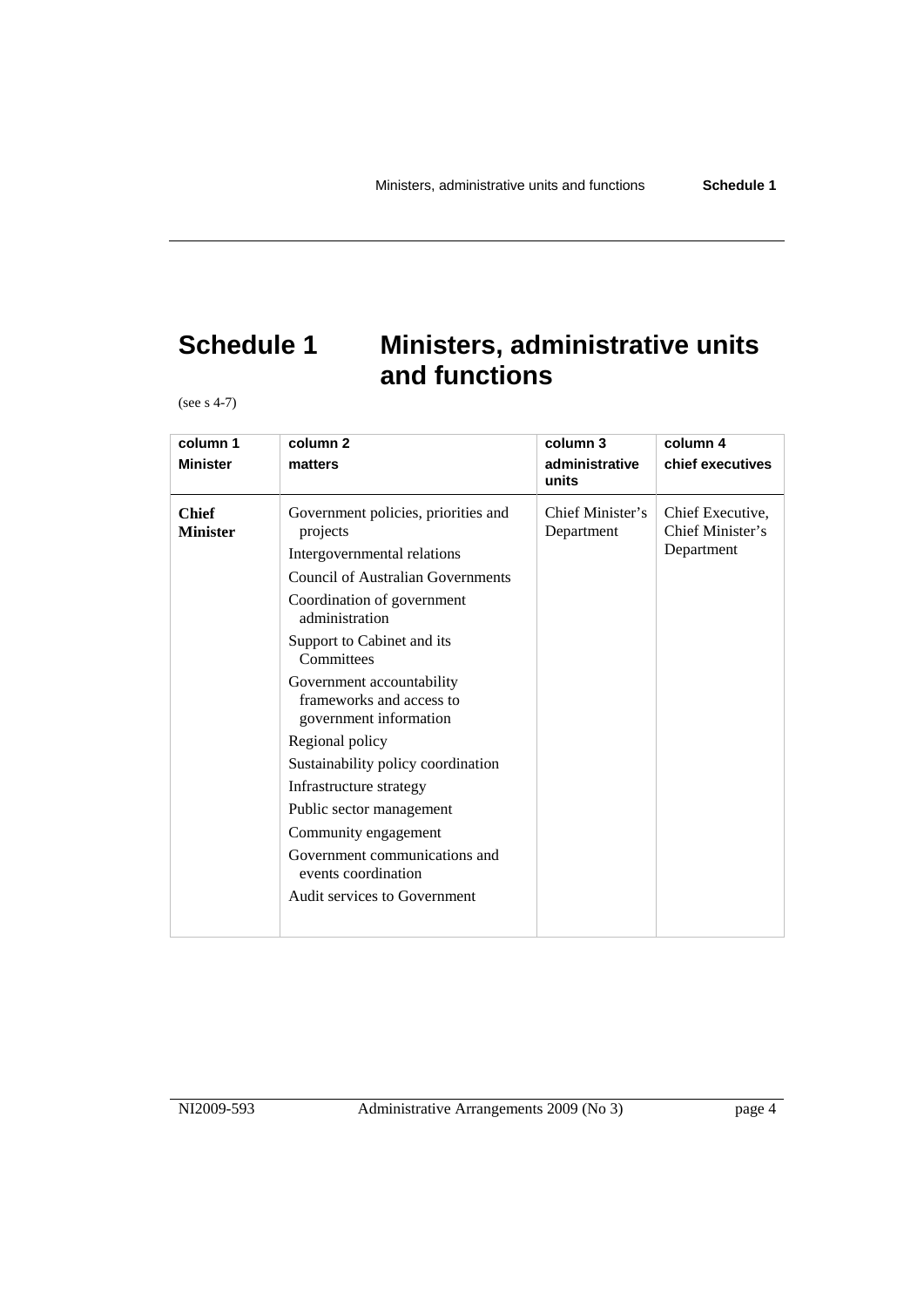| column 1<br><b>Minister</b>                                                         | column $2$<br>matters                                                                                                                                                      | column 3<br>administrative<br>units                            | column 4<br>chief executives                                                       |
|-------------------------------------------------------------------------------------|----------------------------------------------------------------------------------------------------------------------------------------------------------------------------|----------------------------------------------------------------|------------------------------------------------------------------------------------|
| <b>Minister for</b><br><b>Transport</b>                                             | Transport policy and regulation<br>Road Services<br><b>ACTION Buses</b>                                                                                                    | Department of<br>Territory and<br>Municipal<br><b>Services</b> | Chief Executive,<br>Department of<br>Territory and<br>Municipal<br>Services        |
| <b>Minister for</b><br><b>Territory</b> and<br><b>Municipal</b><br><b>Services</b>  | Municipal services<br>Libraries<br>Land management and stewardship<br>Government services including shared<br>services, transactional, information<br>and payment services | Department of<br>Territory and<br>Municipal<br><b>Services</b> | Chief Executive,<br>Department of<br>Territory and<br>Municipal<br><b>Services</b> |
| <b>Minister for</b><br><b>Business and</b><br><b>Economic</b><br><b>Development</b> | Economic development<br>Business support programs                                                                                                                          | Chief Minister's<br>Department                                 | Chief Executive,<br>Chief Minister's<br>Department                                 |
| <b>Minister for</b><br>Land and<br><b>Property</b><br><b>Services</b>               | Land release<br>Land development<br>Major land and property project<br>facilitation<br>Government accommodation and<br>property services                                   | Department of<br>Land and<br>Property<br><b>Services</b>       | Chief Executive,<br>Department of<br>Land and<br><b>Property Services</b>          |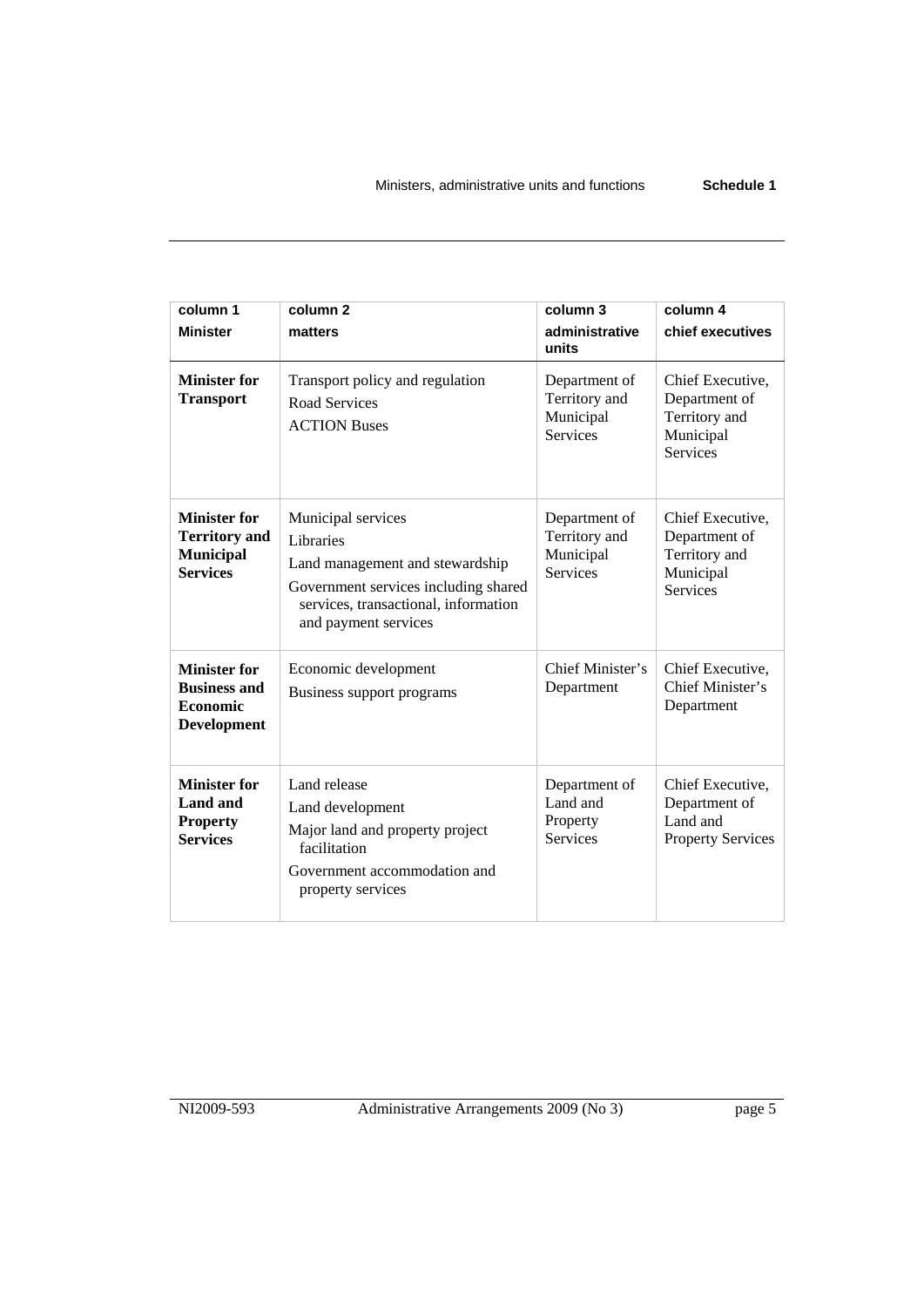| column 1<br><b>Minister</b>                                                                           | column <sub>2</sub><br>matters                                                                                                                                                                                                                         | column 3<br>administrative<br>units                                         | column 4<br>chief executives                                                                    |
|-------------------------------------------------------------------------------------------------------|--------------------------------------------------------------------------------------------------------------------------------------------------------------------------------------------------------------------------------------------------------|-----------------------------------------------------------------------------|-------------------------------------------------------------------------------------------------|
| <b>Minister for</b><br>Aboriginal<br>and Torres<br><b>Strait</b><br><b>Islander</b><br><b>Affairs</b> | Aboriginal and Torres Strait Islander<br>affairs                                                                                                                                                                                                       | Department of<br>Disability,<br>Housing and<br>Community<br><b>Services</b> | Chief Executive,<br>Department of<br>Disability,<br>Housing and<br>Community<br><b>Services</b> |
| <b>Minister for</b><br>the Arts and<br>Heritage                                                       | Arts and cultural services<br><b>Cultural Facilities Corporation</b>                                                                                                                                                                                   | Chief Minister's<br>Department                                              | Chief Executive,<br>Chief Minister's<br>Department                                              |
|                                                                                                       | Heritage                                                                                                                                                                                                                                               | Department of<br>Territory and<br>Municipal<br><b>Services</b>              | Chief Executive,<br>Department of<br>Territory and<br>Municipal<br><b>Services</b>              |
| <b>Treasurer</b>                                                                                      | Fiscal and economic policy<br>Taxation and revenue<br>Budget and financial reporting<br>Insurance<br>Competition policy<br>Government business enterprises<br>ownership policy<br>Regulatory reform<br>Public Sector Superannuation Fund<br>management | Department of<br>Treasury                                                   | Chief Executive,<br>Department of<br>Treasury                                                   |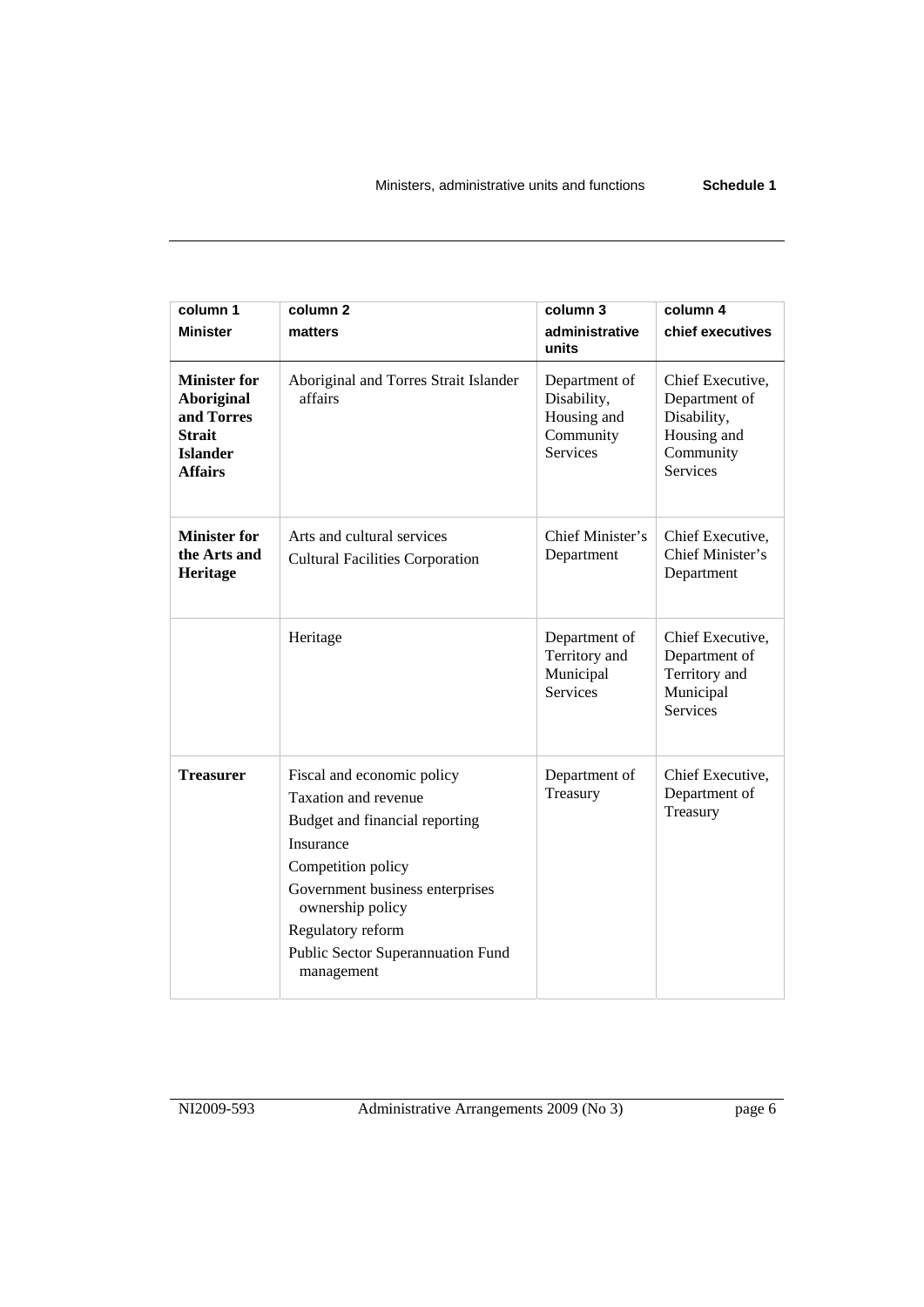| column 1                                                                 | column <sub>2</sub>                                                                                                                                                                                              | column 3                                            | column 4                                                                |
|--------------------------------------------------------------------------|------------------------------------------------------------------------------------------------------------------------------------------------------------------------------------------------------------------|-----------------------------------------------------|-------------------------------------------------------------------------|
| <b>Minister</b>                                                          | matters                                                                                                                                                                                                          | administrative<br>units                             | chief executives                                                        |
| <b>Minister for</b><br><b>Health</b>                                     | Health policy<br>Health infrastructure<br>Acute health services<br>Community health services<br>Cancer services<br>Aged care and rehabilitation services<br>Mental health services<br>Population health services | <b>ACT</b> Health                                   | Chief Executive,<br><b>ACT</b> Health                                   |
| <b>Minister for</b><br><b>Industrial</b><br><b>Relations</b>             | Industrial relations policy<br>Workplace safety policy<br>Workers compensation policy                                                                                                                            | Chief Minister's<br>Department                      | Chief Executive,<br>Chief Minister's<br>Department                      |
| Attorney-<br><b>General</b>                                              | Human Rights<br>Administration of justice<br>Legal policy<br>Legal services<br><b>Electoral services</b><br>Fair trading<br>Registration, inspection and<br>regulatory services<br>Corrective services           | Department of<br>Justice and<br>Community<br>Safety | Chief Executive,<br>Department of<br>Justice and<br>Community<br>Safety |
| <b>Minister for</b><br>Police and<br><b>Emergency</b><br><b>Services</b> | <b>ACT</b> policing<br><b>Emergency services</b>                                                                                                                                                                 | Department of<br>Justice and<br>Community<br>Safety | Chief Executive,<br>Department of<br>Justice and<br>Community<br>Safety |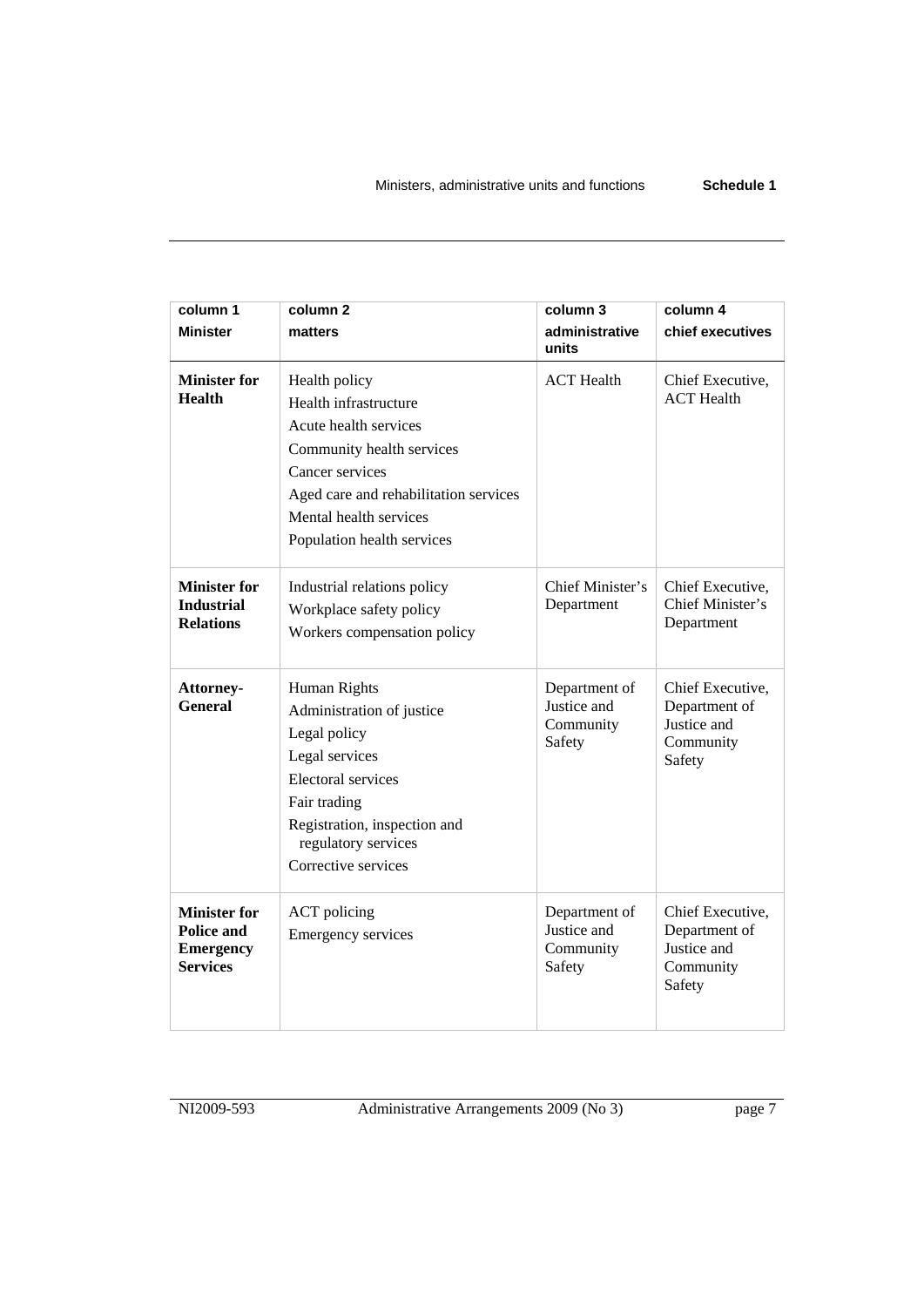| column 1<br><b>Minister</b>                                                                | column <sub>2</sub><br>matters                                                                                                                                            | column 3<br>administrative<br>units                                            | column 4<br>chief executives                                                                    |
|--------------------------------------------------------------------------------------------|---------------------------------------------------------------------------------------------------------------------------------------------------------------------------|--------------------------------------------------------------------------------|-------------------------------------------------------------------------------------------------|
| <b>Minister for</b><br>the<br>Environment,<br><b>Climate</b><br><b>Change and</b><br>Water | Climate change policy<br>Environmental sustainability policy<br>Environment protection<br>Water policy<br>Water efficiency programs                                       | Department of<br>the<br>Environment.<br>Climate<br>Change, Energy<br>and Water | Chief Executive,<br>Department of<br>the Environment,<br>Climate Change,<br>Energy and<br>Water |
| <b>Minister for</b><br><b>Energy</b>                                                       | Energy policy<br>Energy efficiency programs                                                                                                                               | Department of<br>the<br>Environment.<br>Climate<br>Change, Energy<br>and Water | Chief Executive,<br>Department of<br>the Environment,<br>Climate Change,<br>Energy and<br>Water |
| <b>Minister for</b><br><b>Education</b><br>and Training                                    | <b>Education policy</b><br>Government and non-government<br>schools<br>Early childhood education<br>Vocational education and training<br>Canberra Institute of Technology | Department of<br><b>Education</b> and<br>Training                              | Chief Executive,<br>Department of<br><b>Education</b> and<br>Training                           |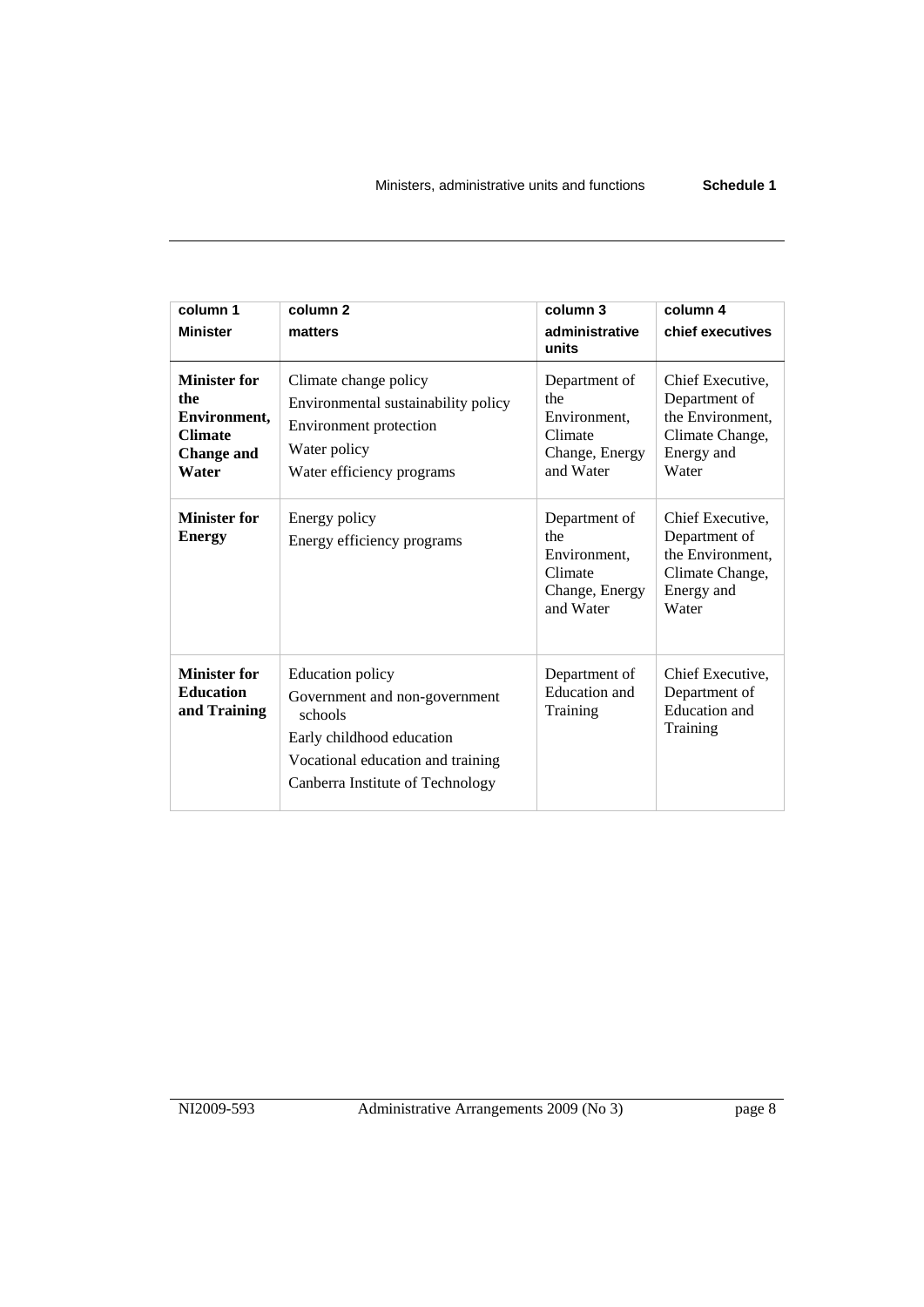**column 1 Minister column 2 matters column 3 administrative units column 4 chief executives Minister for Planning**  Planning, development and building control Survey and leasing Occupational licensing Electricity and natural gas, water and sewerage industry technical regulation ACT Planning and Land Authority Chief Planning Executive, ACT Planning and Land Authority **Minister for Tourism, Sport and Recreation**  Tourism policy and services <br>
Chief Minister's Department Chief Executive, Chief Minister's Department Sport and recreation Territory Venues including EPIC Department of Territory and Municipal Services Chief Executive, Department of Territory and Municipal Services **Minister for Gaming and Racing**  Gaming Racing Department of Treasury Chief Executive, Department of Treasury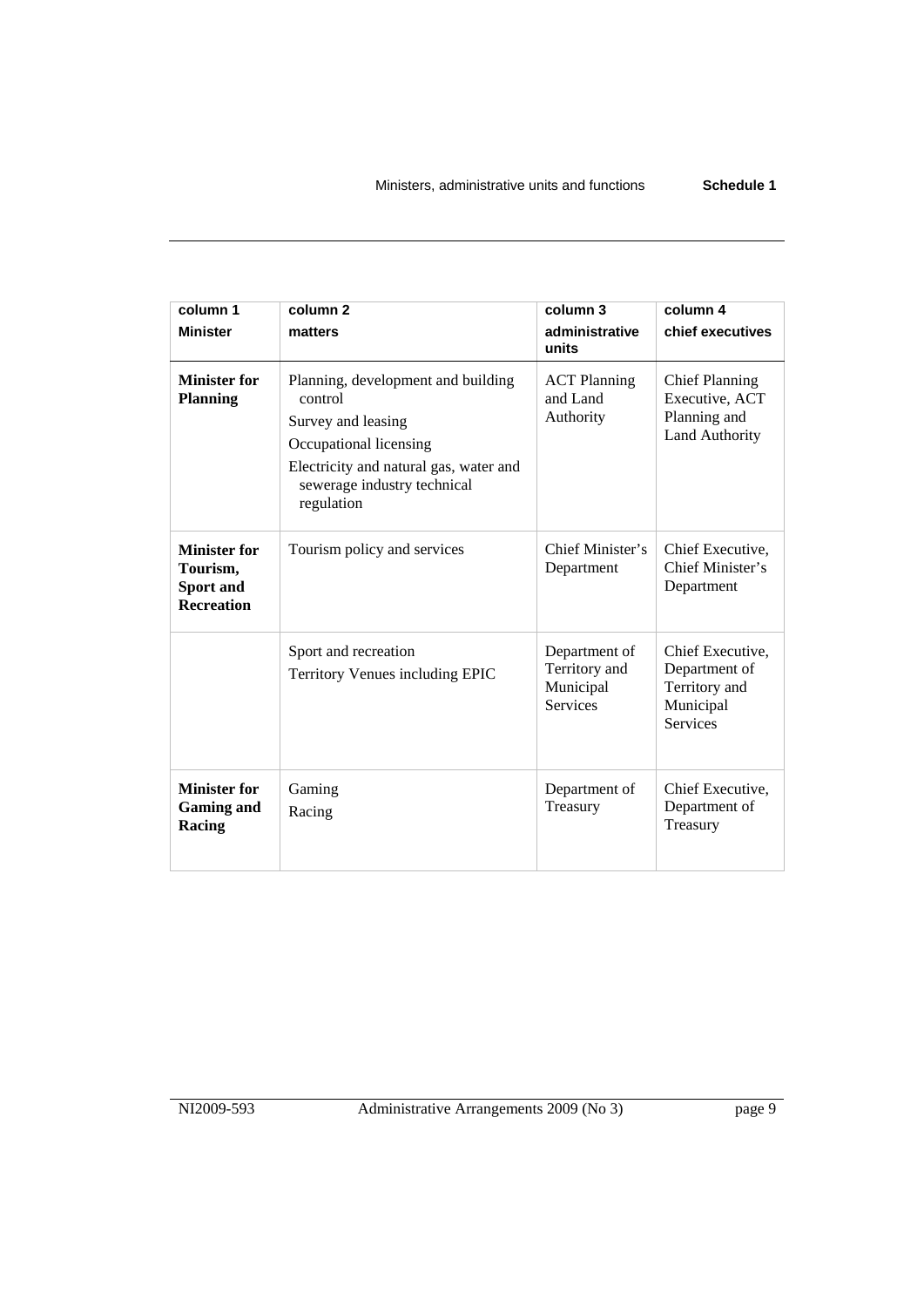| column 1                                                                                        | column <sub>2</sub>                                                                                                                                                                                                                                                             | column 3                                                                    | column 4                                                                                        |
|-------------------------------------------------------------------------------------------------|---------------------------------------------------------------------------------------------------------------------------------------------------------------------------------------------------------------------------------------------------------------------------------|-----------------------------------------------------------------------------|-------------------------------------------------------------------------------------------------|
|                                                                                                 |                                                                                                                                                                                                                                                                                 | administrative                                                              |                                                                                                 |
| <b>Minister</b>                                                                                 | matters                                                                                                                                                                                                                                                                         | units                                                                       | chief executives                                                                                |
| <b>Minister for</b><br>Disability,<br><b>Housing and</b><br><b>Community</b><br><b>Services</b> | Carers<br>Community recovery<br>Therapy services<br>Community support services<br>Concessions<br>Community facilities<br>Volunteering<br>Housing policy<br>Public housing<br>Community housing<br>Housing assistance services<br>Homelessness<br>Disability policy and services | Department of<br>Disability,<br>Housing and<br>Community<br><b>Services</b> | Chief Executive,<br>Department of<br>Disability,<br>Housing and<br>Community<br><b>Services</b> |
| <b>Minister for</b><br>Children and<br><b>Young People</b>                                      | Adoption<br>Care and protection<br>Children's policy<br>Child and family centres<br>Childcare services<br>Family support<br>Out of home care for children<br>Youth policy<br>Youth services<br>Youth justice                                                                    | Department of<br>Disability,<br>Housing and<br>Community<br><b>Services</b> | Chief Executive,<br>Department of<br>Disability,<br>Housing and<br>Community<br><b>Services</b> |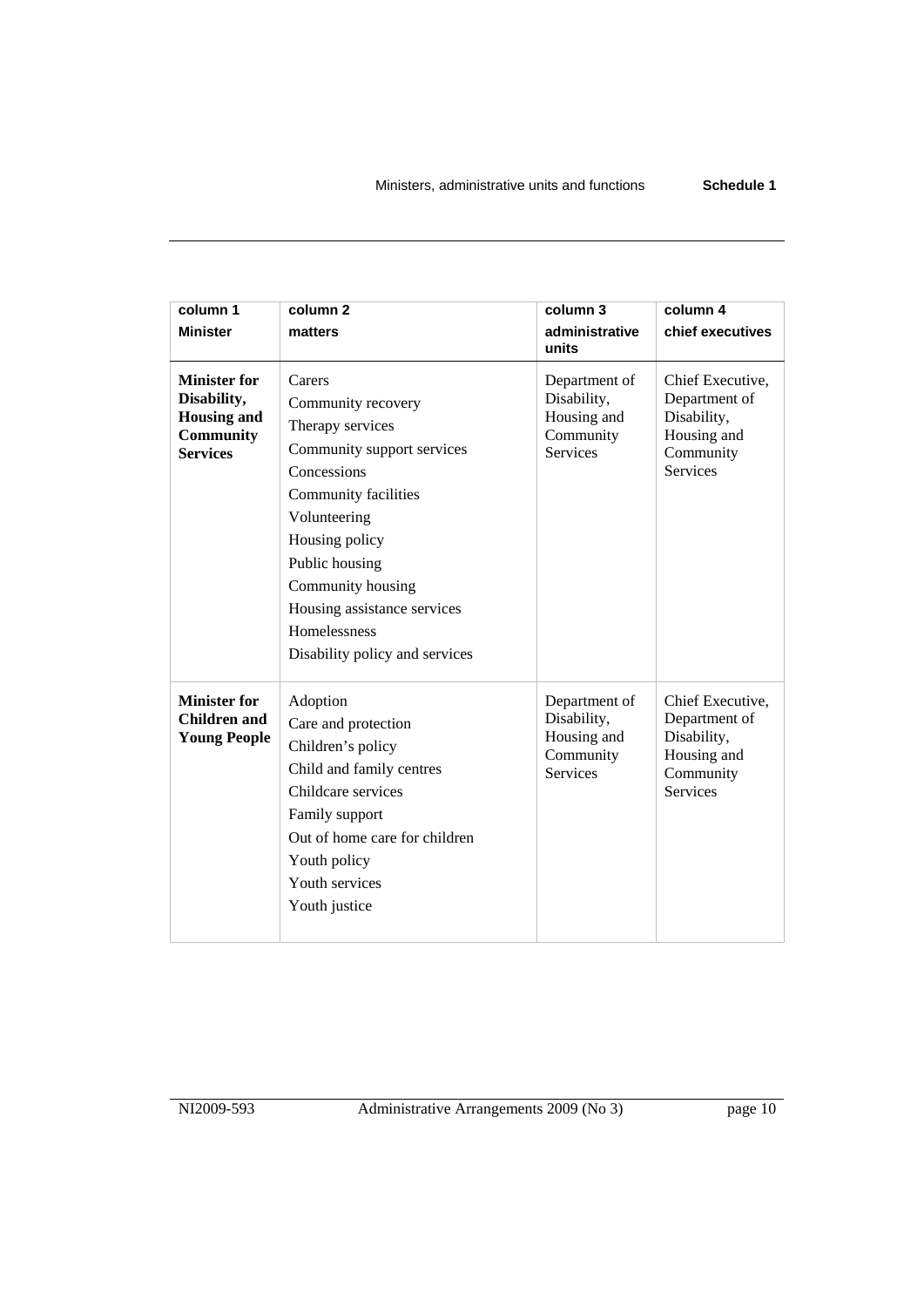| column 1<br><b>Minister</b>                                   | column <sub>2</sub><br>matters | column 3<br>administrative<br>units                                         | column 4<br>chief executives                                                                    |
|---------------------------------------------------------------|--------------------------------|-----------------------------------------------------------------------------|-------------------------------------------------------------------------------------------------|
| <b>Minister for</b><br><b>Ageing</b>                          | Ageing                         | Department of<br>Disability,<br>Housing and<br>Community<br><b>Services</b> | Chief Executive,<br>Department of<br>Disability,<br>Housing and<br>Community<br><b>Services</b> |
| <b>Minister for</b><br><b>Multicultural</b><br><b>Affairs</b> | Multicultural affairs          | Department of<br>Disability,<br>Housing and<br>Community<br><b>Services</b> | Chief Executive,<br>Department of<br>Disability,<br>Housing and<br>Community<br><b>Services</b> |
| <b>Minister for</b><br>Women                                  | <b>Status of Women</b>         | Department of<br>Disability,<br>Housing and<br>Community<br><b>Services</b> | Chief Executive,<br>Department of<br>Disability,<br>Housing and<br>Community<br><b>Services</b> |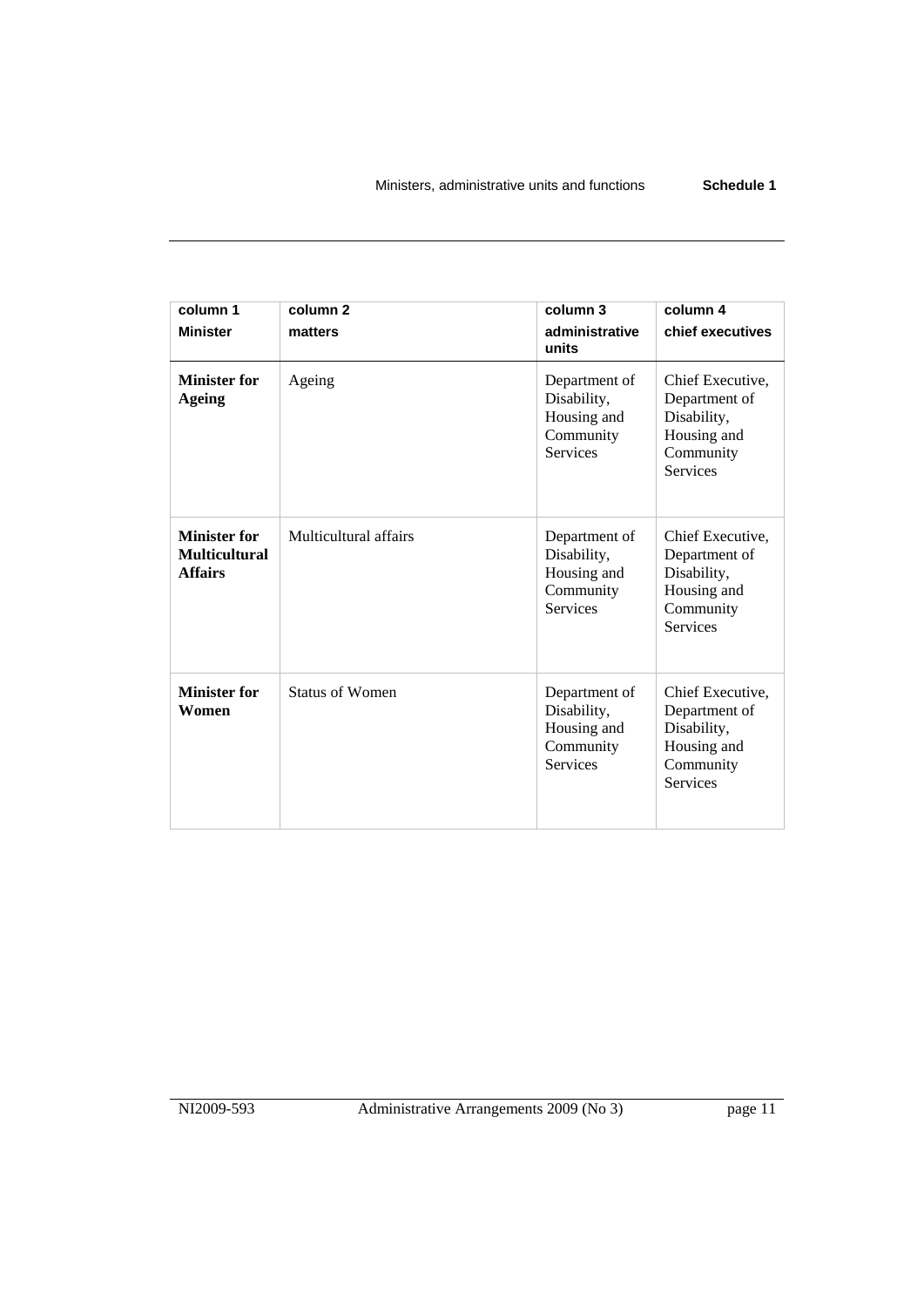### **Schedule 2 Enactments**

(see s 47)

### **Part 2.1 Chief Minister's Department**

#### **Chief Minister**

Annual Reports (Government Agencies) Act 2004 Auditor-General Act 1996 Australian Capital Territory (Self-Government) Act 1988 (Cwlth) City of Canberra Arms Act 1932 Executive Documents Release Act 2001 Inquiries Act 1991 Legislative Assembly (Broadcasting) Act 2001 Legislative Assembly (Members' Staff) Act 1989 Legislative Assembly Precincts Act 2001 Mutual Recognition (Australian Capital Territory) Act 1992 Public Interest Disclosure Act 1994 Public Sector Management Act 1994 Remuneration Tribunal Act 1995 Royal Commissions Act 1991 Trans-Tasman Mutual Recognition Act 1997

#### **Minister for Business and Economic Development**

#### **Minister for the Arts and Heritage**

Cultural Facilities Corporation Act 1997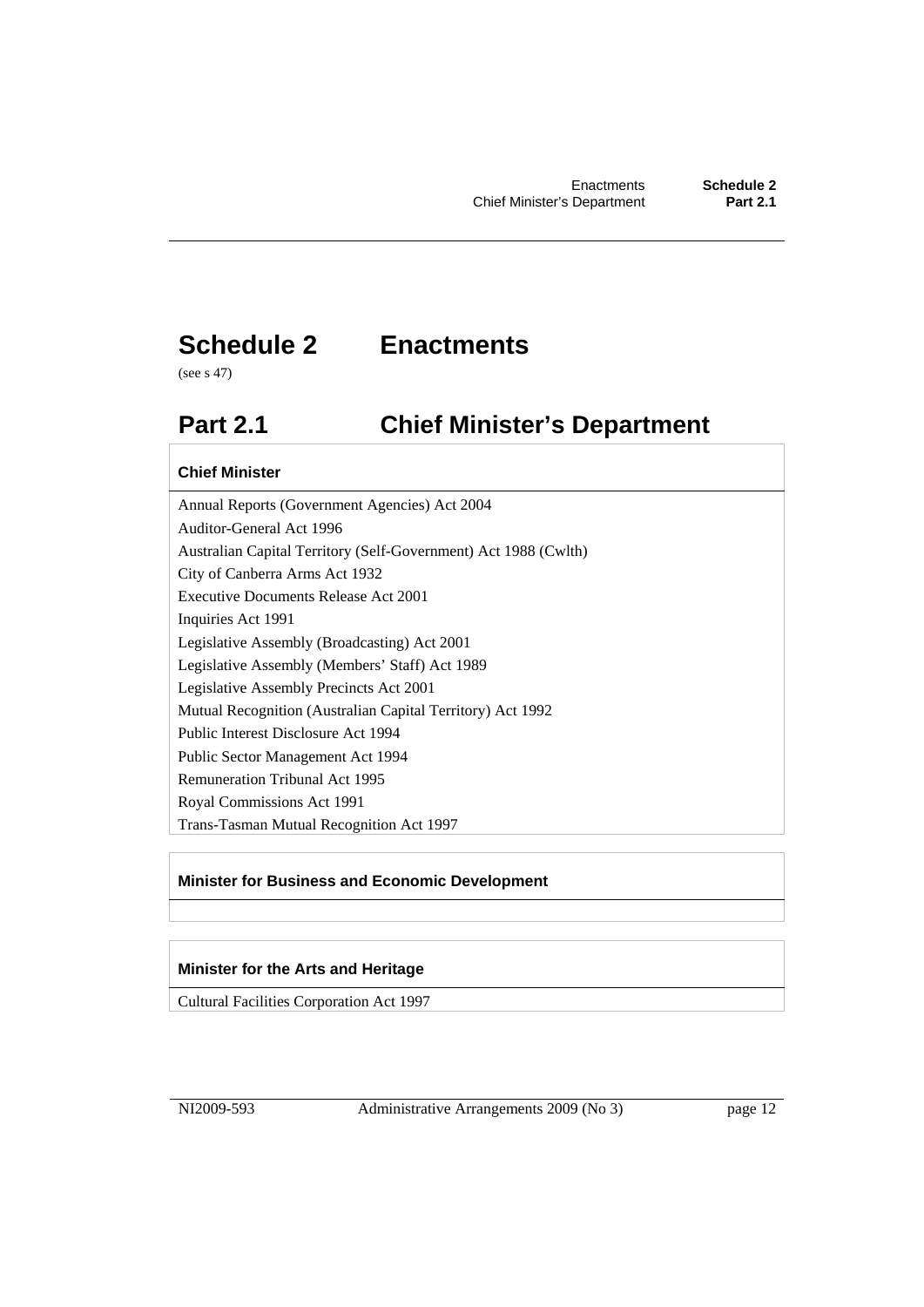#### **Minister for Industrial Relations**

Annual Leave Act 1973, except administration provisions that are the responsibility of the Attorney-General Building and Construction Industry (Security of Payment) Act 2009 Contractors Debts Act 1897 Dangerous Substances Act 2004, except administration provisions that are the responsibility of the Attorney-General Fuels Control Act 1979, except section 11 Holidays Act 1958 Long Service Leave (Building and Construction Industry) Act 1981 Long Service Leave (Contract Cleaning Industry) Act 1999 Long Service Leave (Portable Schemes) Act 2009 Long Service Leave Act 1976, except part 3 administration and enforcement provisions that are the responsibility of the Attorney-General Machinery Act 1949, except section 5 and section 6 Scaffolding and Lifts Act 1912, except administration provisions that are the responsibility of the Attorney-General Standard Time and Summer Time Act 1972 Truck Act 1900 Work Safety Act 2008, except administration provisions that are the responsibility of the Attorney-General Workers Compensation Act 1951, except administration provisions that are the responsibility of the Attorney-General

#### **Minister for Tourism, Sport and Recreation**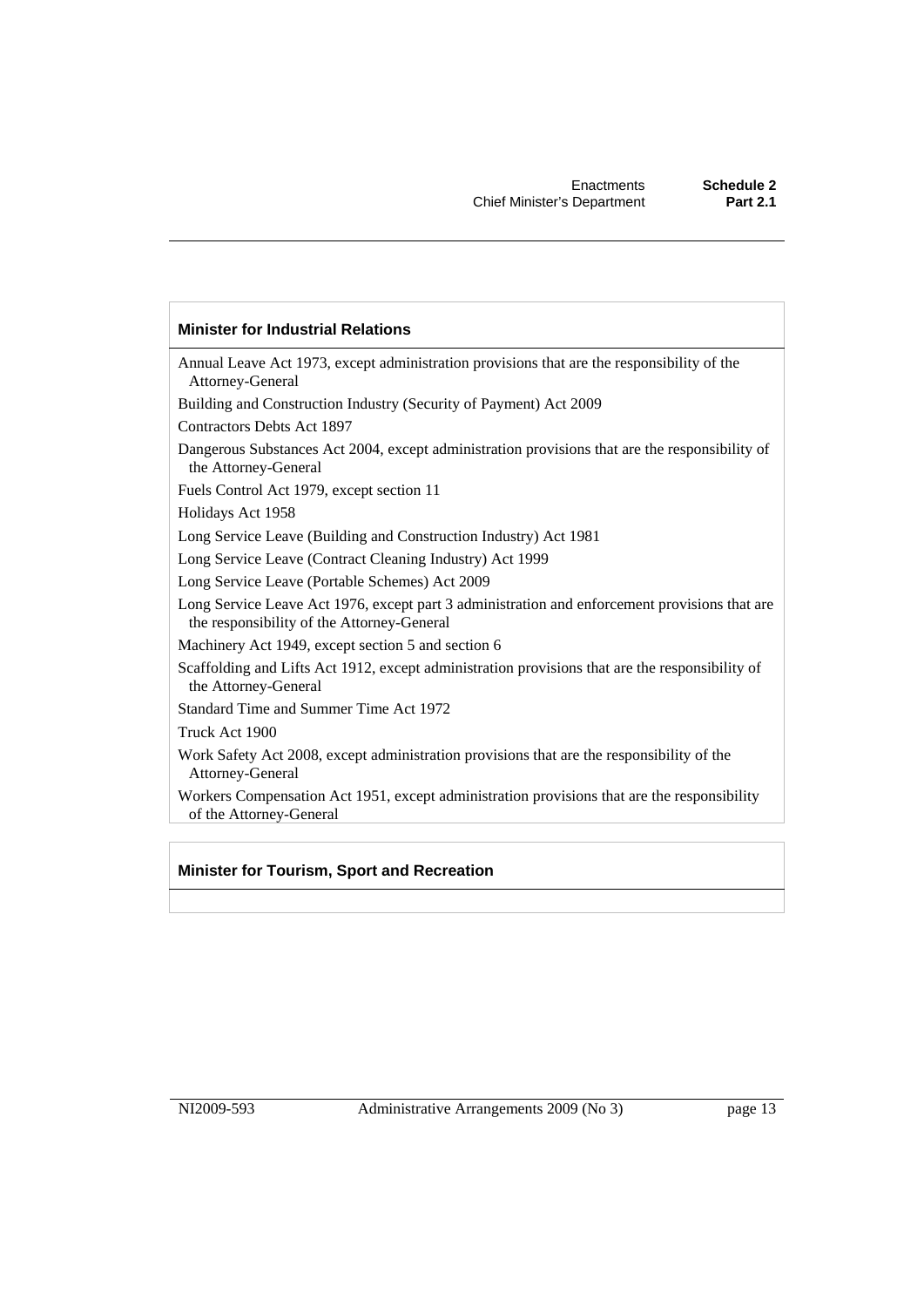### **Part 2.2 Department of Land and Property Services**

### **Minister for Land and Property Services**

Planning and Development Act 2007, chapter 4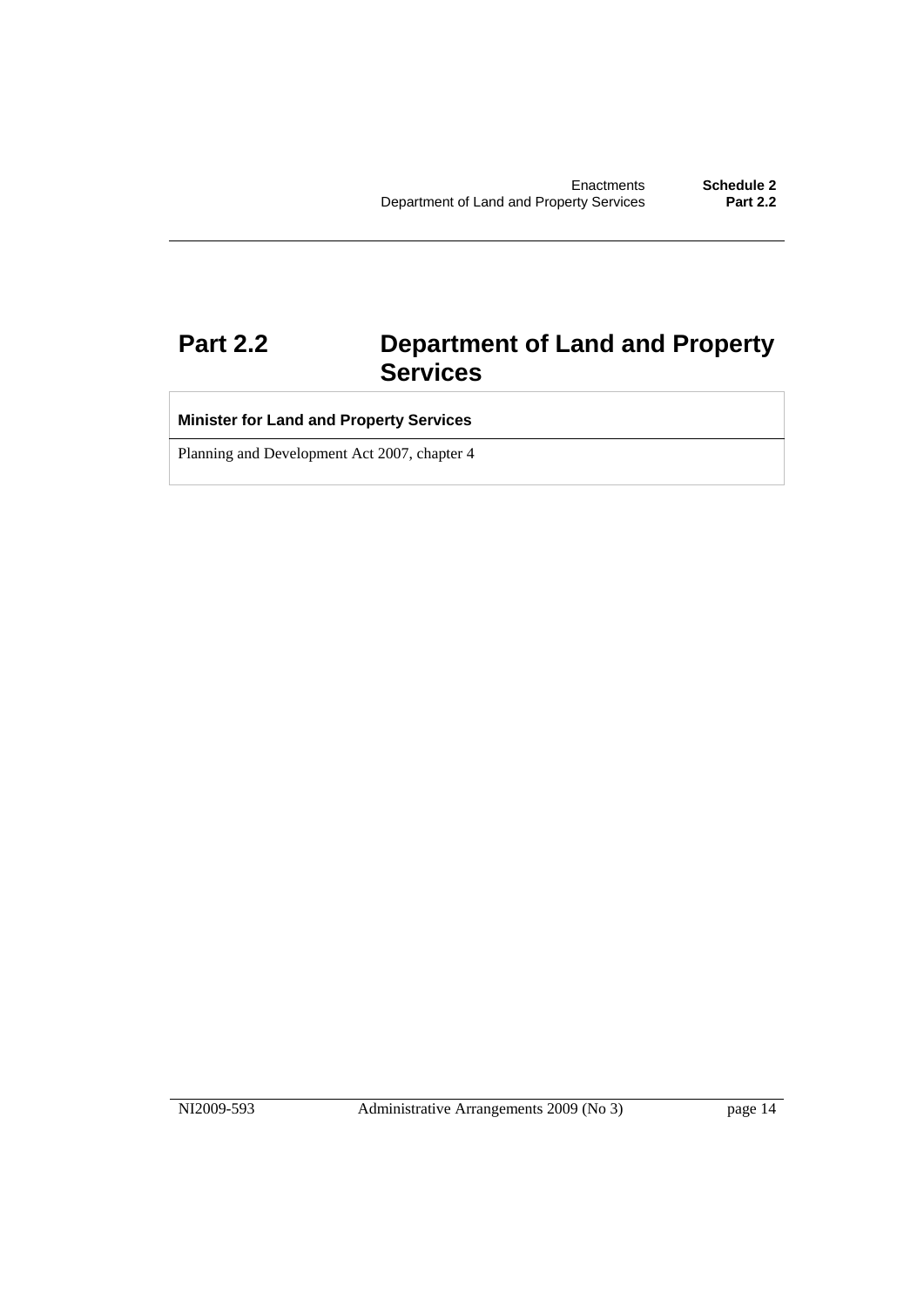### **Part 2.3 Department of the Environment, Climate Change, Energy and Water**

#### **Minister for the Environment, Climate Change and Water**

Clinical Waste Act 1990 Commissioner for the Environment Act 1993 Electricity (Greenhouse Gas Emissions) Act 2004 Environment Protection Act 1997 Fisheries Act 2000 Hemp Fibre Industry Facilitation Act 2004 Lakes Act 1976 National Environment Protection Council Act 1994 Nature Conservation Act 1980 Water Efficiency Labelling and Standards Act 2005 Water Resources Act 2007

#### **Minister for Energy**

Electricity Feed-in (Renewable Energy Premium) Act 2008 Electricity (National Scheme) Act 1997 National Gas (ACT) Act 2008 Utilities Act 2000, except part 3A, part 5, division 10.3, part 11, part 12, part 14 and section 254 and section 256 in relation to part 14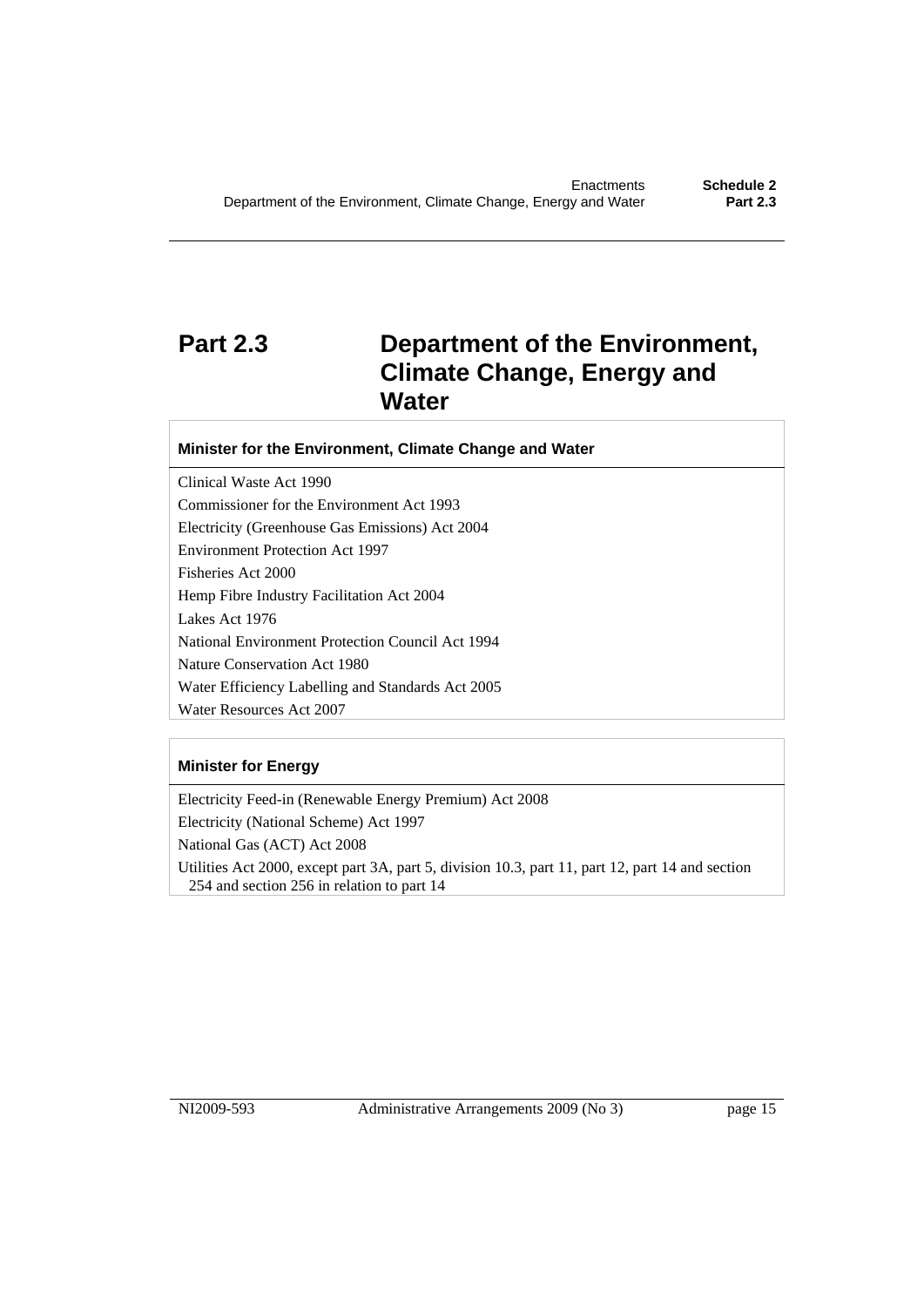### **Part 2.4 Department of Treasury**

#### **Treasurer**

ACTEW/AGL Partnership Facilitation Act 2000 Appropriation Acts Competition Policy Reform Act 1996 Duties Act 1999 Emergencies Act 2004, schedule 1 Financial Agreement Act 1994 Financial Management Act 1996 Financial Relations Agreement Act 2000 First Home Owner Grant Act 2000 Insurance Authority Act 2005 Land Rent Act 2008 Land Tax Act 2004 Legislation Act 2001, chapter 5 Legislative Assembly (Members' Superannuation) Act 1991 Motor Sport (Public Safety) Act 2006 Payroll Tax Act 1987 Rates Act 2004 Road Transport (Third-Party Insurance) Act 2008 Taxation Administration Act 1999 Taxation (Government Business Enterprises) Act 2003 Territory Owned Corporations Act 1990 Territory Superannuation Provision Protection Act 2000 Utilities Act 2000, part 3A Utilities (Network Facilities Tax) Act 2006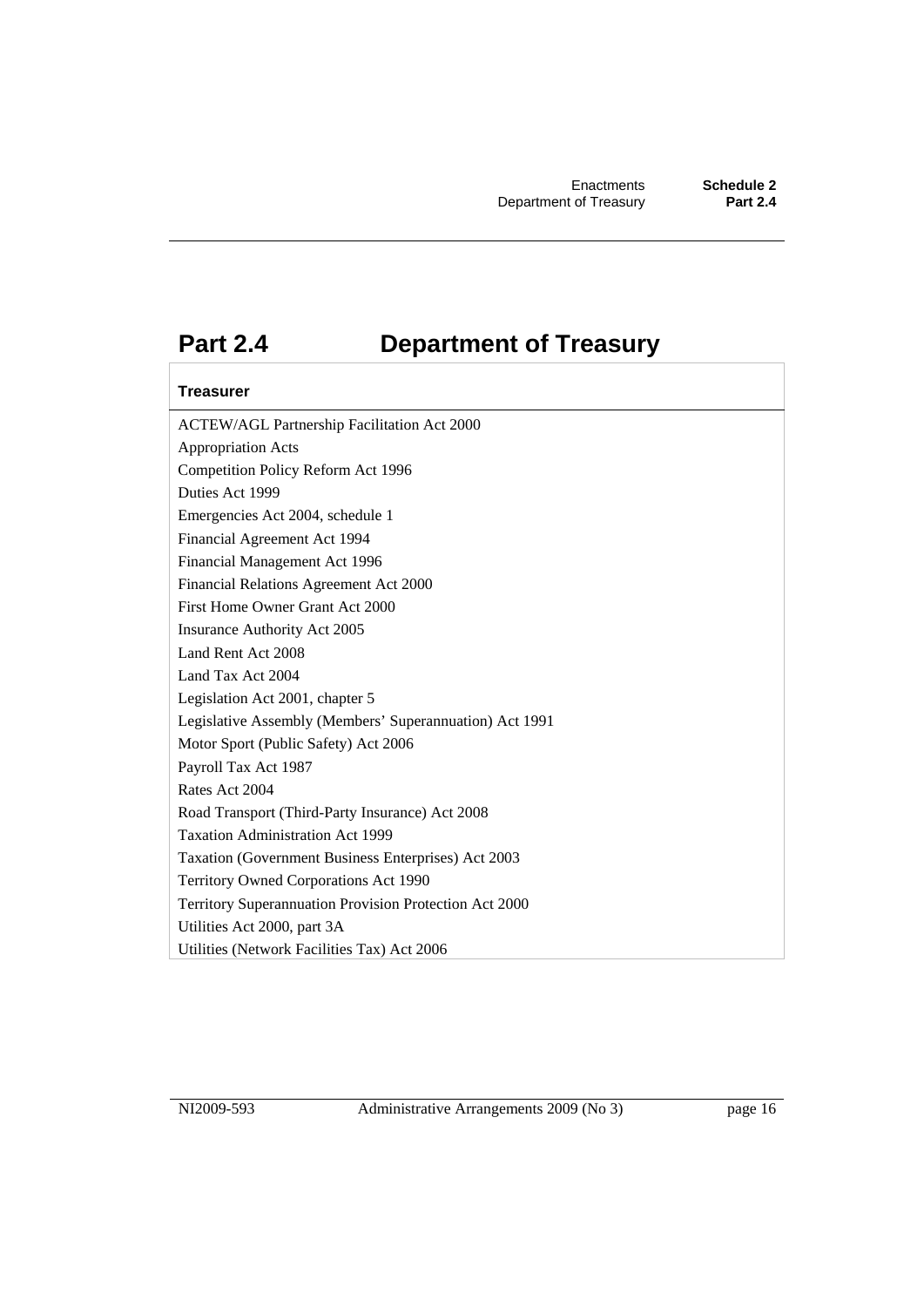#### **Minister for Gaming and Racing**

Betting (ACTTAB) Limited Act 1964 Casino Control Act 2006 Gambling and Racing Control Act 1999 Games, Wagers and Betting Houses Act 1901 Gaming and Betting Act 1906 Gaming Machine Act 2004 Interactive Gambling Act 1998 Lotteries Act 1964 Pool Betting Act 1964 Race and Sports Bookmaking Act 2001 Racing Act 1999 Unlawful Gambling Act 2009 Unlawful Games Act 1984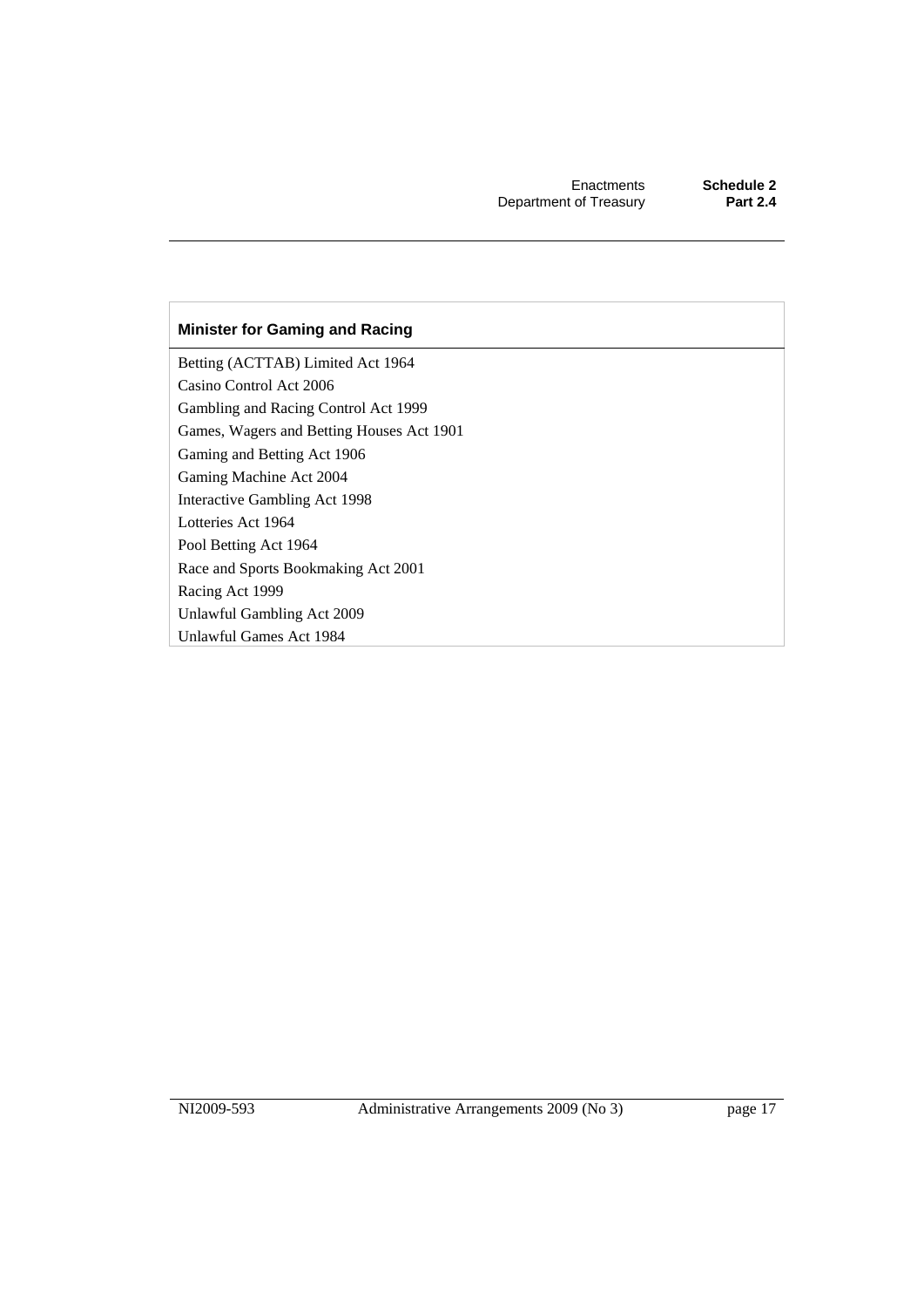### **Part 2.5 Department of Justice and Community Safety**

#### **Attorney-General**

ACT Civil and Administrative Tribunal Act 2008 Act of Settlement 1700 12 & 13 Will 3 c 2 Administration and Probate Act 1929 Administrative Decisions (Judicial Review) Act 1989 Adoption Act 1993, section 104 (2) and section 109 (2) Age of Majority Act 1974 Agents Act 2003 Anglican Church of Australia Constitution Act 1961 Anglican Church of Australia Constitutions Act 1902 Anglican Church of Australia Trust Property Act 1917 Anglican Church of Australia Trust Property Act 1928 Annual Leave Act 1973, sections 14B, 14C and other administration provisions relating to delegation of regulatory tasks and the approval of forms Associations Incorporation Act 1991 Australian-American Educational Foundation Act 1966 Australian Crime Commission (ACT) Act 2003 Bail Act 1992 Bill of Rights 1688 1 Will & Mary sess 2 c 2 Births, Deaths and Marriages Registration Act 1997 Business Names Act 1963 Charitable Collections Act 2003 Civil Law (Property) Act 2006 Civil Law (Sale of Residential Property) Act 2003 Civil Law (Wrongs) Act 2002 Civil Partnerships Act 2008 Classification (Publications, Films and Computer Games) (Enforcement) Act 1995 Commercial Arbitration Act 1986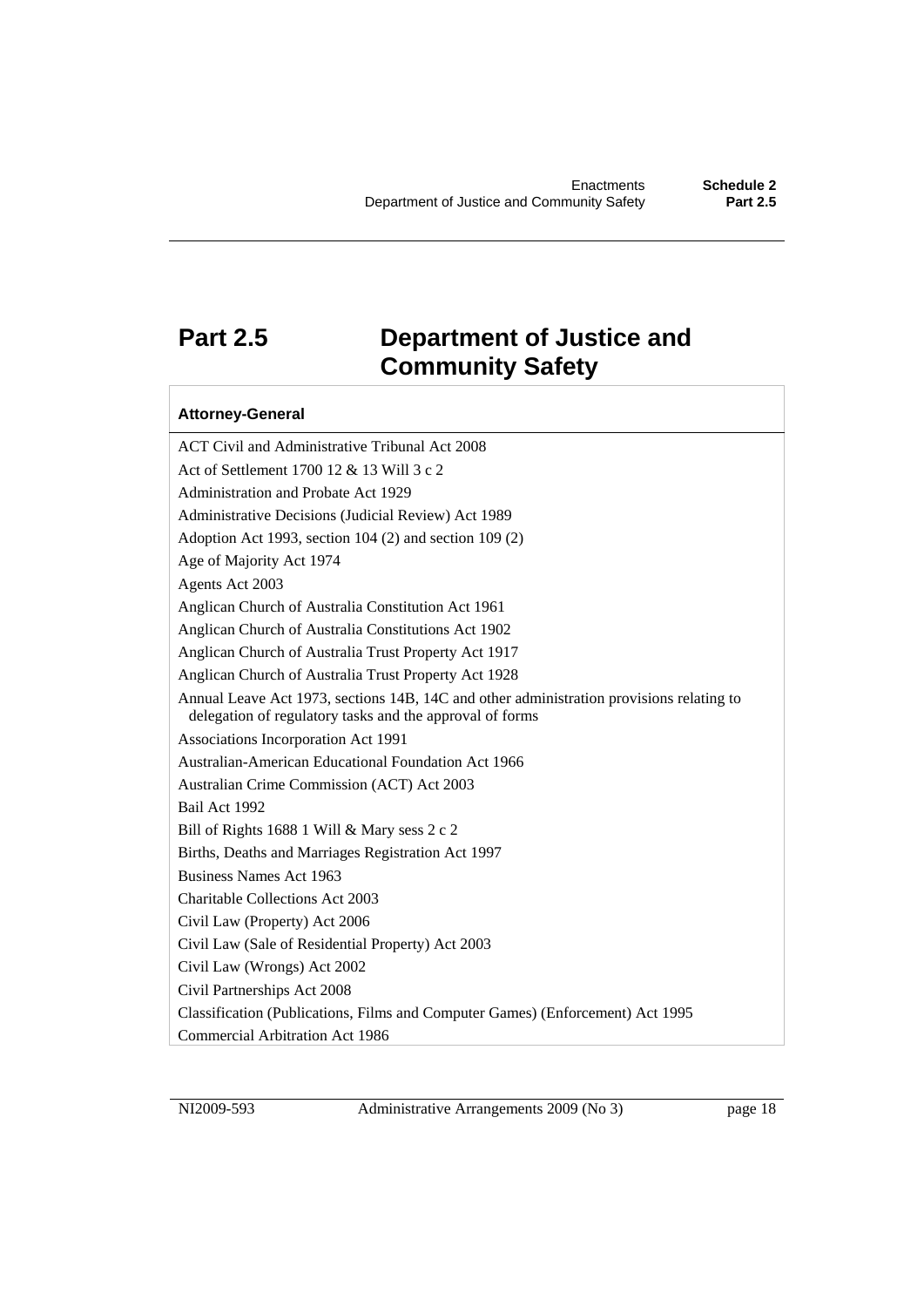Confiscation of Criminal Assets Act 2003 Consumer Credit Act 1995 Consumer Credit (Administration) Act 1996 Cooperatives Act 2002 Coroners Act 1997 Corrections Management Act 2007 Court Procedures Act 2004 Credit Act 1985 Crime Prevention Powers Act 1998 Crimes Act 1900 Crimes (Assumed Identities) Act 2009 Crimes (Controlled Operations) Act 2008 Crimes (Forensic Procedures) Act 2000 Crimes (Restorative Justice) Act 2004 Crimes (Sentence Administration) Act 2005 Crimes (Sentencing) Act 2005 Criminal and Civil Justice 1351 25 Edw 3 St 5 c 4 Criminal Code 2002 Dangerous Substances Act 2004, administration provisions relating to dangerous substances information, education, advice, licensing and compliance Director of Public Prosecutions Act 1990 Discrimination Act 1991 Domestic Relationships Act 1994 Domestic Violence Agencies Act 1986 Domestic Violence and Protection Orders Act 2008 Door-to-Door Trading Act 1991 Drugs of Dependence Act 1989, section 123 and section 140 Due Process of Law Act 1354 28 Edw 3 c 3 Due Process of Law Act 1368 42 Edw 3 c 3 Eggs (Labelling and Sale) Act 2001 Electoral Act 1992

NI2009-593 Administrative Arrangements 2009 (No 3) page 19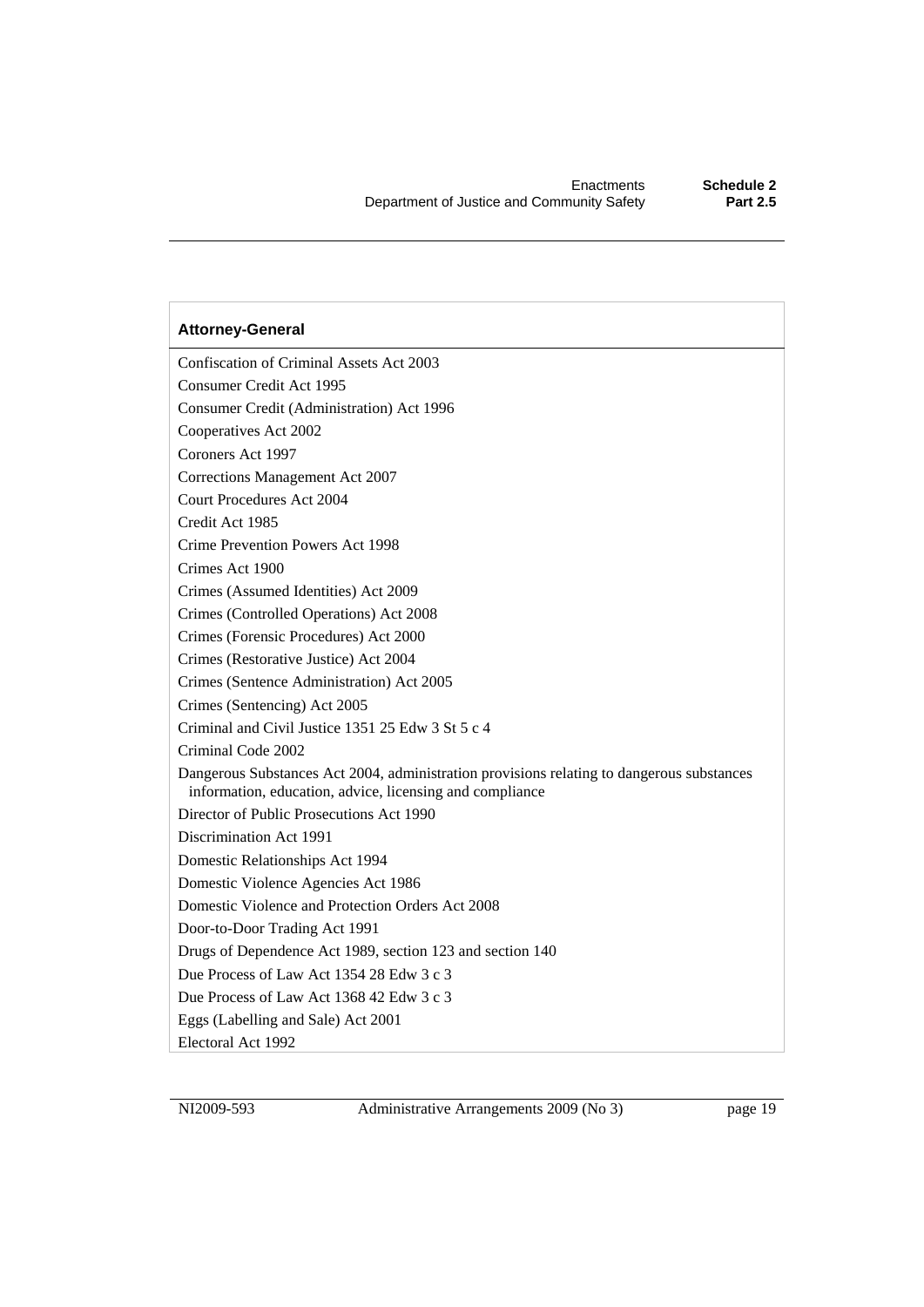Electronic Transactions Act 2001 Enforcement of Public Interests Act 1973 Evidence Act 1971 Evidence (Miscellaneous Provisions) Act 1991 Fair Trading Act 1992 Fair Trading (Consumer Affairs) Act 1973 Fair Trading (Fuel Prices) Act 1993 Family Provision Act 1969 Forfeiture Act 1991 Free Access to Courts 1400 2 Hen 4 c 1 Freedom of Information Act 1989 Fuels Control Act 1979, section 11 Government Solicitor Act 1989 Guardianship and Management of Property Act 1991 Hawkers Act 2003 Human Rights Act 2004 Human Rights Commission Act 2005 Independent Competition and Regulatory Commission Act 1997 Judicial Commissions Act 1994 Juries Act 1967 Jurisdiction of Courts (Cross-vesting) Act 1993 Justices of the Peace Act 1989 Land Titles Act 1925 Land Titles (Unit Titles) Act 1970 Law Officer Act 1992 Lay-by Sales Agreements Act 1963 Leases (Commercial and Retail) Act 2001 Legal Aid Act 1977 Legal Profession Act 2006 Legislation Act 2001, except chapter 5 Limitation Act 1985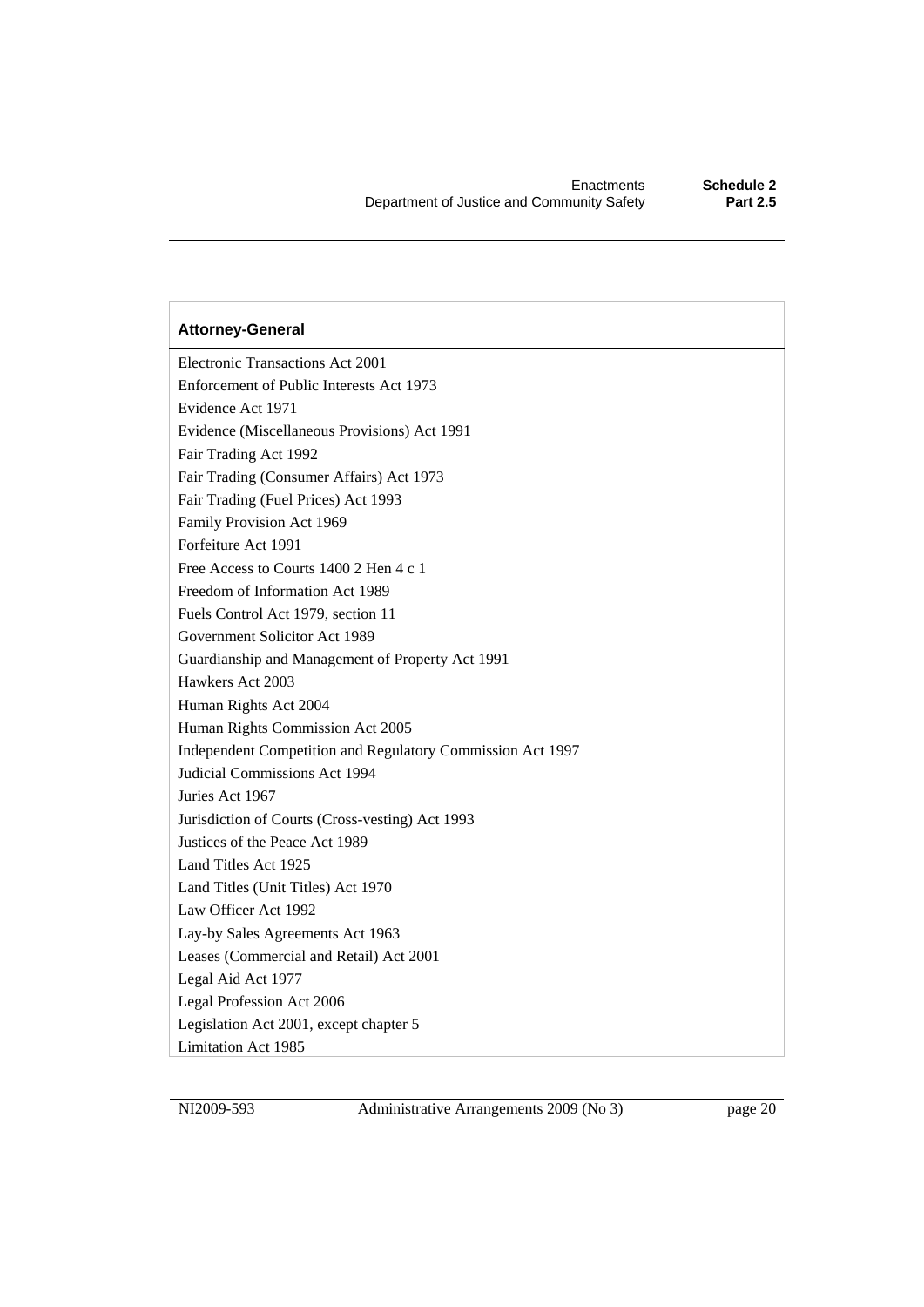Liquor Act 1975 Listening Devices Act 1992 Long Service Leave Act 1976, part 3 administration and enforcement provisions Machinery Act 1949, section 5 and section 6 Magistrates Court Act 1930 Magna Carta (1297) 25 Edw 1 c 29 Major Events Security Act 2000 Married Persons Property Act 1986 Mediation Act 1997 Medical Treatment (Health Directions) Act 2006 Mental Health (Treatment and Care) Act 1994, part 3, part 8, part 9, section 141, section 142 and section 143 Mercantile Law Act 1962 Notaries Public Act 1984 Oaths and Affirmations Act 1984 Ombudsman Act 1989 Parentage Act 2004 Partnership Act 1963 Pawnbrokers Act 1902 Perpetuities and Accumulations Act 1985 Petition of Right 1627 3 Chas 1 c 1 Powers of Attorney Act 2006 Presbyterian Church (Proposals for Union with other Churches) Act 1972 Presbyterian Church Trust Property Act 1971 Proportional Representation (Hare-Clark) Entrenchment Act 1994 Prostitution Act 1992 Protection of Public Participation Act 2008 Public Advocate Act 2005 Public Trustee Act 1985 Referendum (Machinery Provisions) Act 1994 Registrar-General Act 1993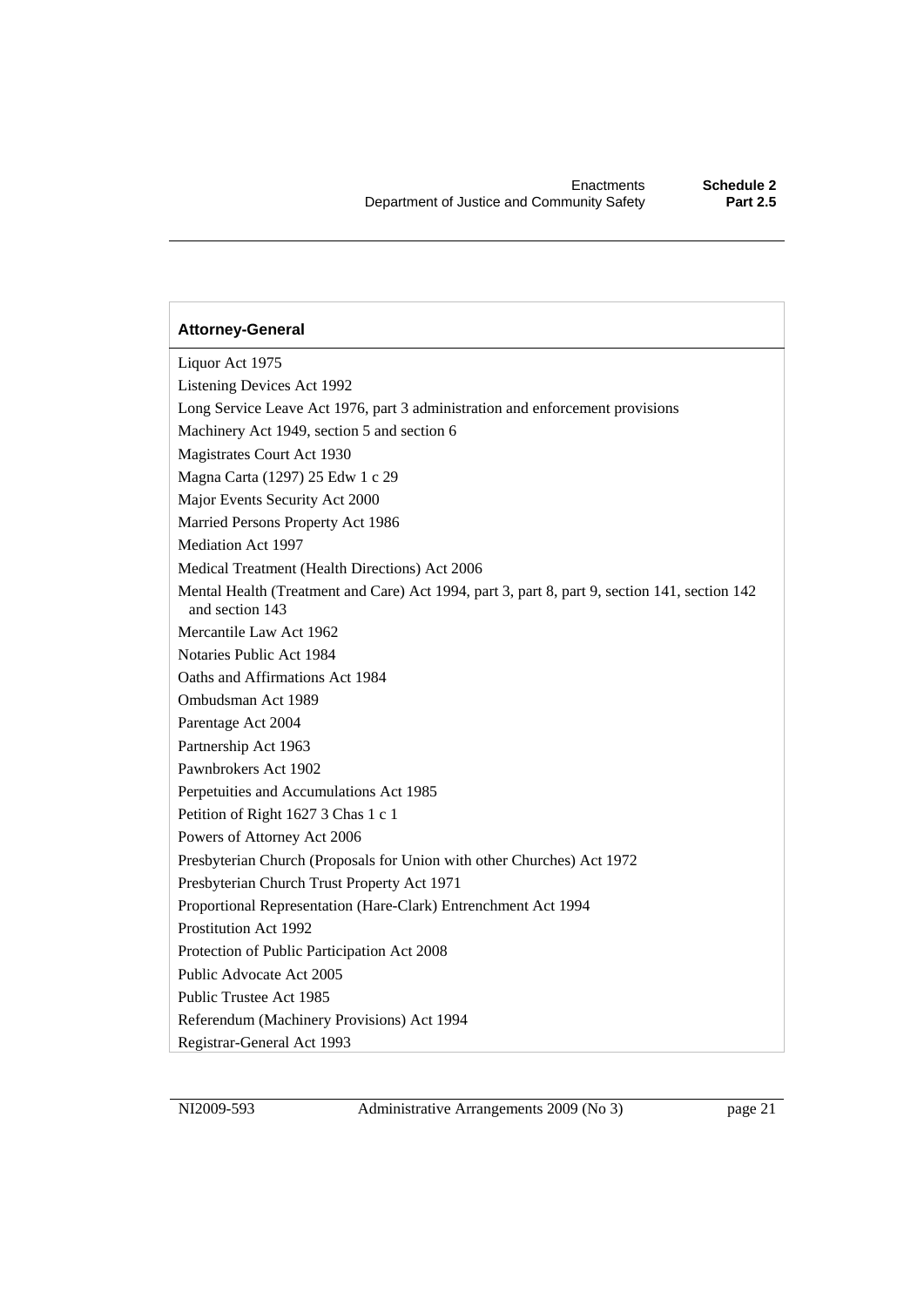Registration of Deeds Act 1957 Residential Tenancies Act 1997 Roman Catholic Church Property Trust Act 1937 Royal Marriages Act 1772 12 Geo 3 c 11 Sale of Goods Act 1954 Sale of Goods (Vienna Convention) Act 1987 Sale of Motor Vehicles Act 1977 Salvation Army Property Trust Act 1934 Scaffolding and Lifts Act 1912, section 5A and other administration provisions relating to notices and hearing and determining appeals Second-hand Dealers Act 1906 Security Industry Act 2003 Spent Convictions Act 2000 Supervised Injecting Place Trial Act 1999, section 7, section 8 and section 13 Supreme Court Act 1933 Terrorism (Extraordinary Temporary Powers) Act 2006 Testamentary Guardianship Act 1984 Trade Measurement Act 1991 Trade Measurement (Administration) Act 1991 Trustee Act 1925 Trustee Companies Act 1947 Unclaimed Moneys Act 1950 Uncollected Goods Act 1996 Uniting Church in Australia Act 1977 Unit Titles Act 2001, parts 1, 4 to 9, divisions 11.2 and 11.3, parts 13, 14, sections 178 to 181 and schedule 1 Utilities Act 2000, part 11 and part 12 Victims of Crime Act 1994 Victims of Crime (Financial Assistance) Act 1983 Wills Act 1968 Witness Protection Act 1996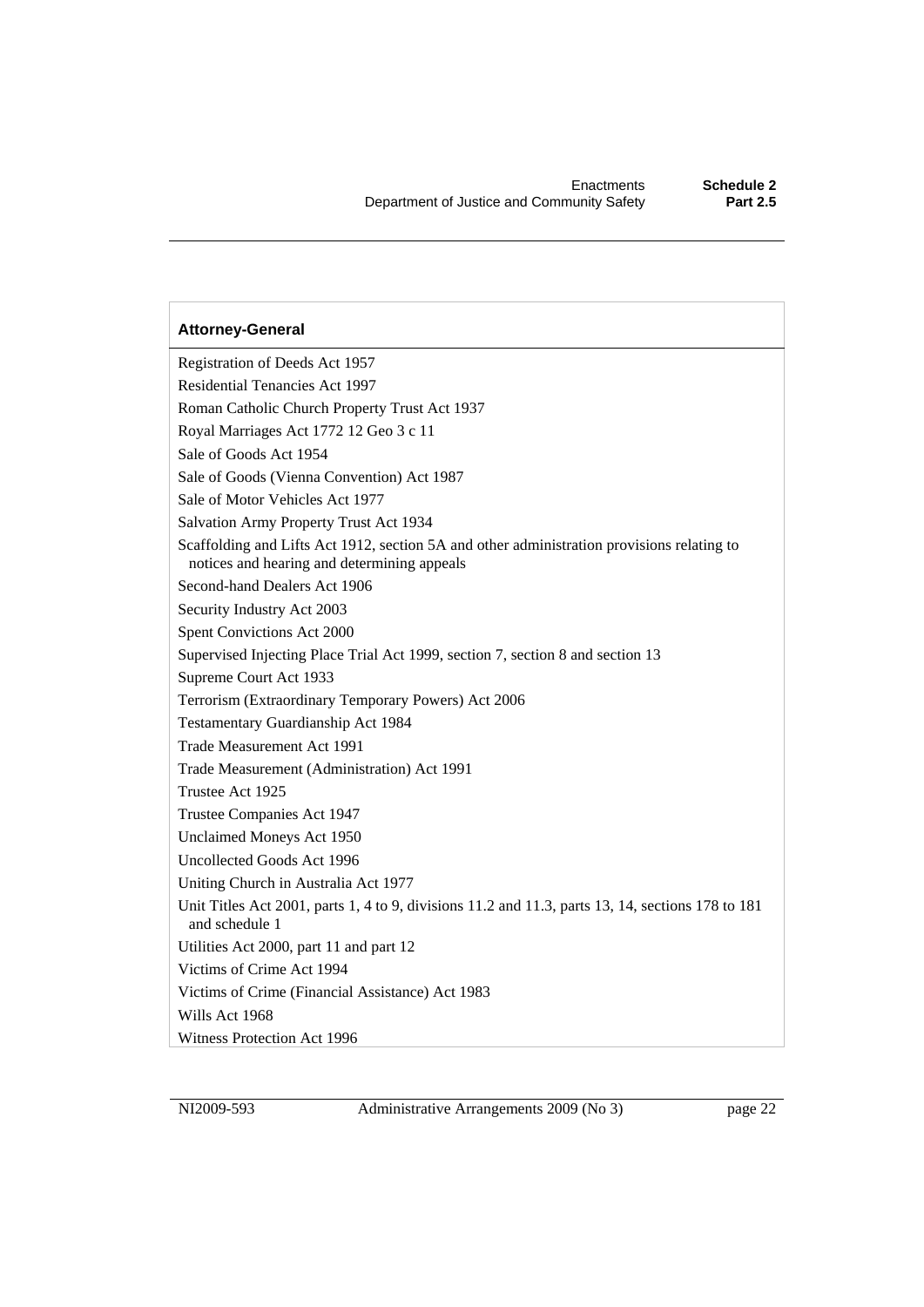Work Safety Act 2008, administration provisions relating to work safety information, education, advice, licensing and compliance

Workers Compensation Act 1951, administration provisions relating to workers compensation information, education, advice, licensing and compliance

#### **Minister for Police and Emergency Services**

Crimes (Child Sex Offenders) Act 2005 Emergencies Act 2004, except schedule 1 Firearms Act 1996 Prohibited Weapons Act 1996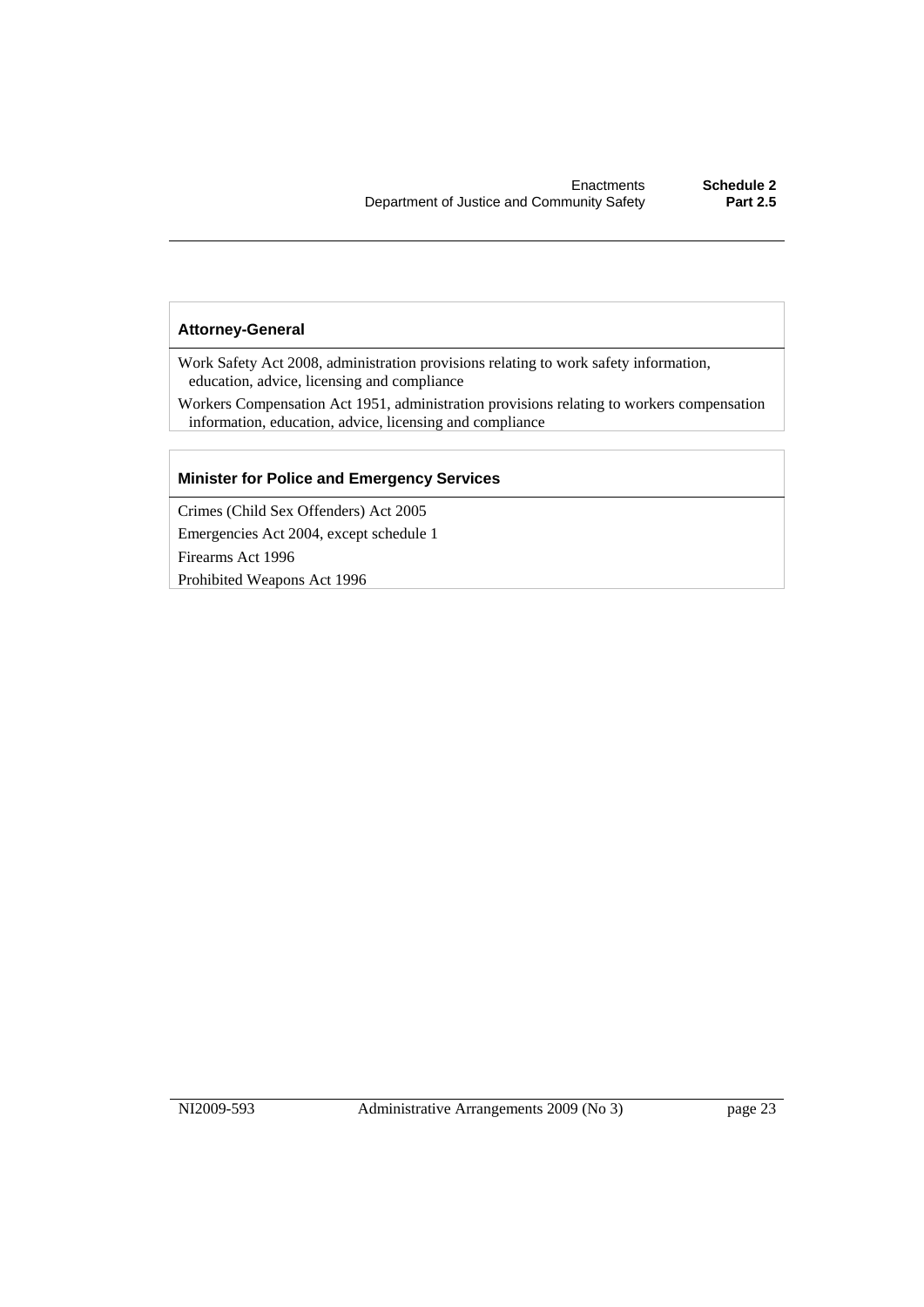### **Part 2.6 Department of Education and Training**

#### **Minister for Education and Training**

Board of Senior Secondary Studies Act 1997 Building and Construction Industry Training Levy Act 1999 Canberra Institute of Technology Act 1987 Education Act 2004 Training and Tertiary Education Act 2003 University of Canberra Act 1989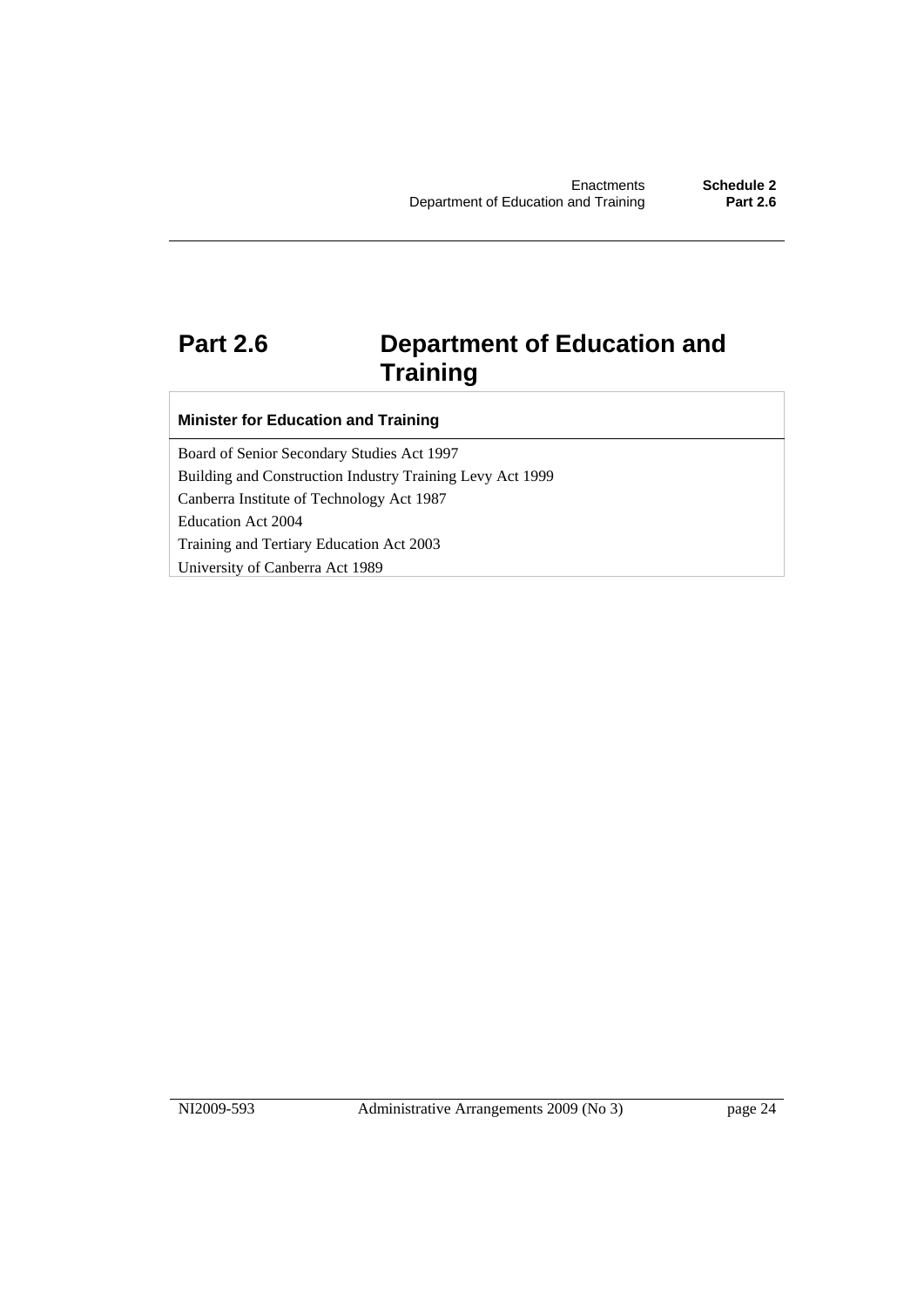### **Part 2.7 Department of Disability, Housing and Community Services**

#### **Minister for Disability, Housing and Community Services**

Disability Services Act 1991 Housing Assistance Act 2007

#### **Minister for Children and Young People**

Adoption Act 1993, except section 104 (2) and section 109 (2) Children and Young People Act 2008

#### **Minister for Women**

#### **Minister for Aboriginal and Torres Strait Islander Affairs**

Aboriginal and Torres Strait Islander Elected Body Act 2008 Native Title Act 1994

#### **Minister for Ageing**

**Minister for Multicultural Affairs**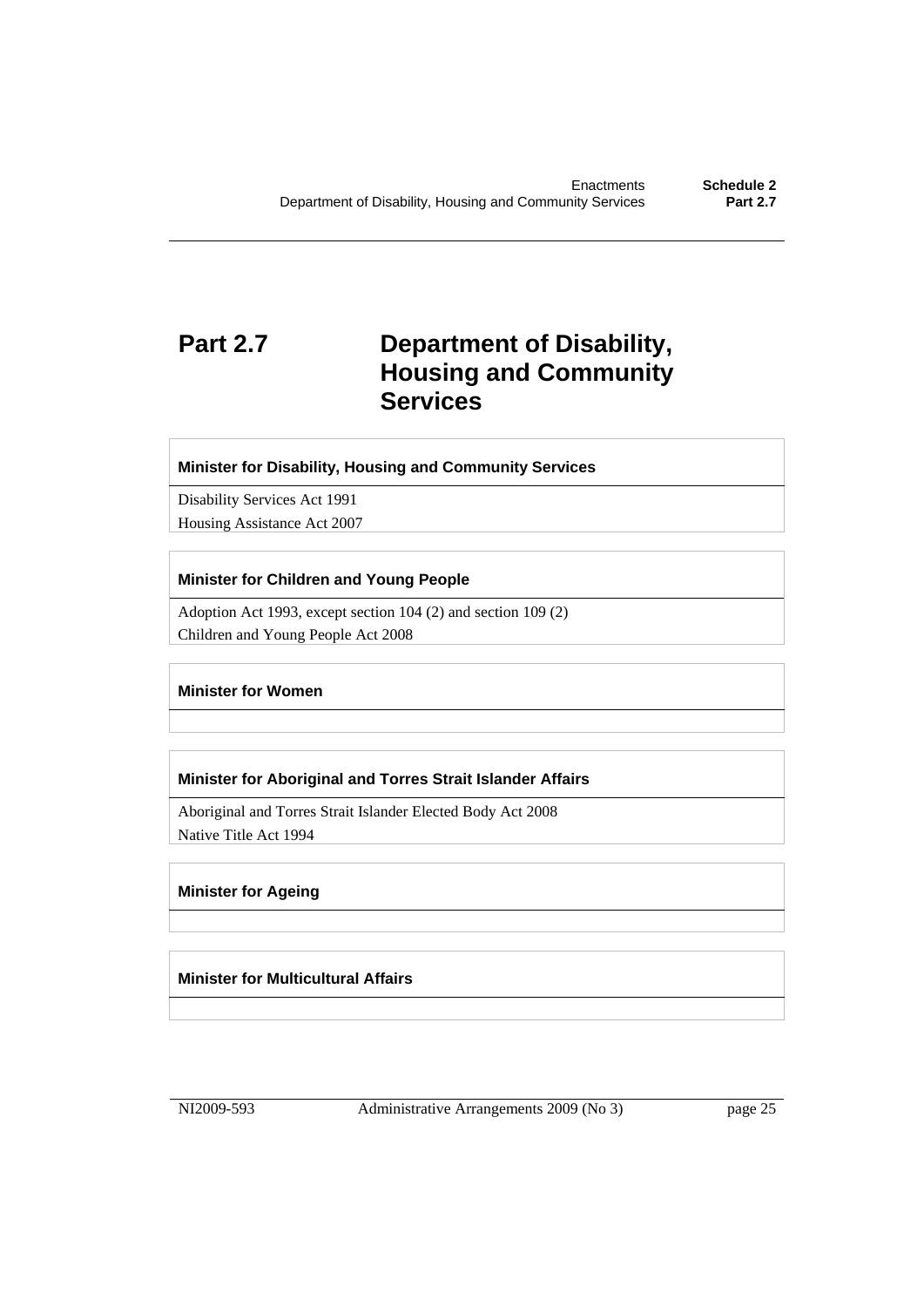### **Part 2.8 ACT Health**

#### **Minister for Health**

Blood Donation (Transmittable Diseases) Act 1985 Drugs of Dependence Act 1989, except section 123 and section 140 Epidemiological Studies (Confidentiality) Act 1992 Food Act 2001 Gene Technology Act 2003 Gene Technology (GM Crop Moratorium) Act 2004 Health Act 1993 Health Professionals Act 2004 Health Professionals (Special Events Exemptions) Act 2000 Health Records (Privacy and Access) Act 1997 Human Cloning and Embryo Research Act 2004 Intoxicated People (Care and Protection) Act 1994 Medicines, Poisons and Therapeutic Goods Act 2008 Mental Health (Treatment and Care) Act 1994, except part 3, part 8, part 9, section 141, section 142 and section 143 Public Health Act 1997 Radiation Protection Act 2006 Smoking (Prohibition in Enclosed Public Places) Act 2003 Supervised Injecting Place Trial Act 1999, except section 7, section 8 and section 13 Tobacco Act 1927 Transplantation and Anatomy Act 1978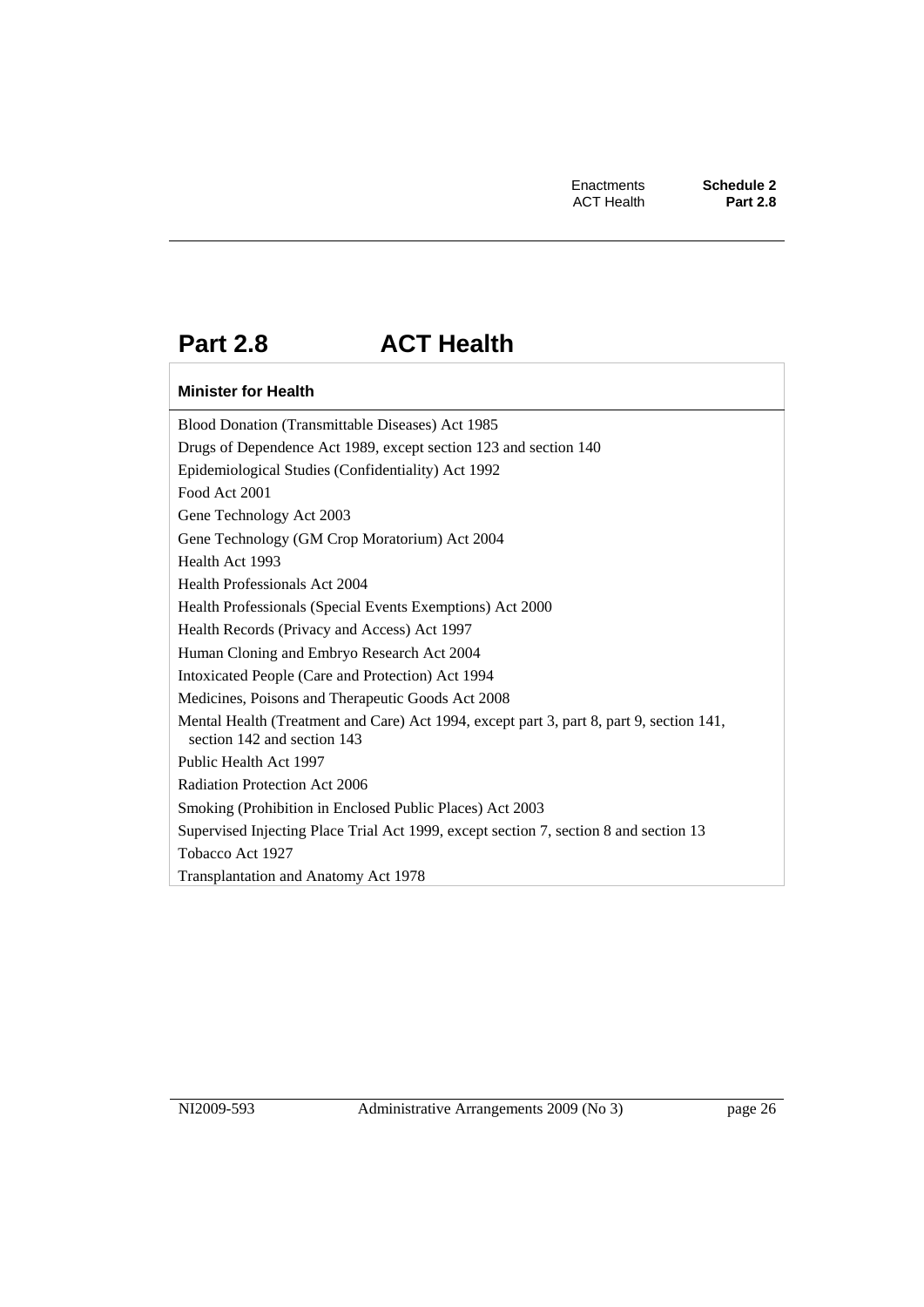### **Part 2.9 Department of Territory and Municipal Services**

**Minister for Territory and Municipal Services** 

Animal Diseases Act 2005 Animal Welfare Act 1992 Cemeteries and Crematoria Act 2003 Domestic Animals Act 2000 Fertilisers Act 1904 Government Procurement Act 2001 Gungahlin Drive Extension Authorisation Act 2004 Litter Act 2004 Pest Plants and Animals Act 2005 Plant Diseases Act 2002 Roads and Public Places Act 1937 Stock Act 2005 Territory Records Act 2002 Tree Protection Act 2005 Trespass on Territory Land Act 1932 Utilities Act 2000, part 14 and sections 254 and 256 in relation to part 14 Waste Minimisation Act 2001

#### **Minister for the Arts and Heritage**

Heritage Act 2004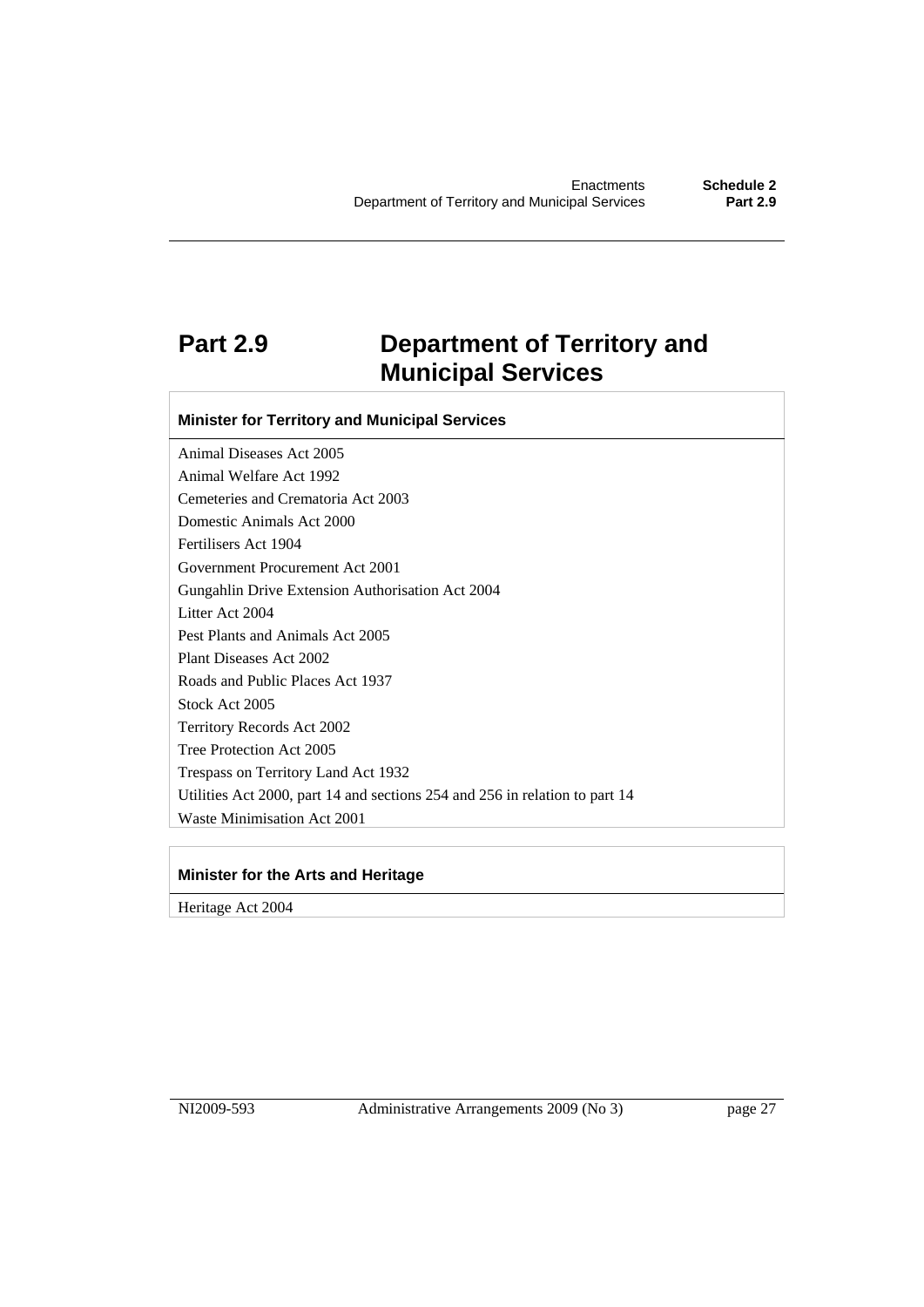#### **Minister for Transport**

Dangerous Goods (Road Transport) Act 2009 Interstate Road Transport Act 1985 (Cwlth) Interstate Road Transport Charge Act 1985 (Cwlth) Motor Vehicle Standards Act 1989 (Cwlth) NRMA-ACT Road Safety Trust Act 1992 Road Transport (Alcohol and Drugs) Act 1977 Road Transport (Dimensions and Mass) Act 1990 Road Transport (Driver Licensing) Act 1999 Road Transport (General) Act 1999 Road Transport (Mass, Dimensions and Loading) Act 2009 Road Transport (Public Passenger Services) Act 2001 Road Transport (Safety and Traffic Management) Act 1999 Road Transport Reform (Dangerous Goods) Act 1995 (Cwlth) Road Transport Reform (Vehicles and Traffic) Act 1993 (Cwlth) Road Transport (Vehicle Registration) Act 1999

#### **Minister for Tourism, Sport and Recreation**

Boxing Control Act 1993 Drugs in Sport Act 1999 Exhibition Park Corporation Act 1976 Nudity Act 1976 Public Baths and Public Bathing Act 1956